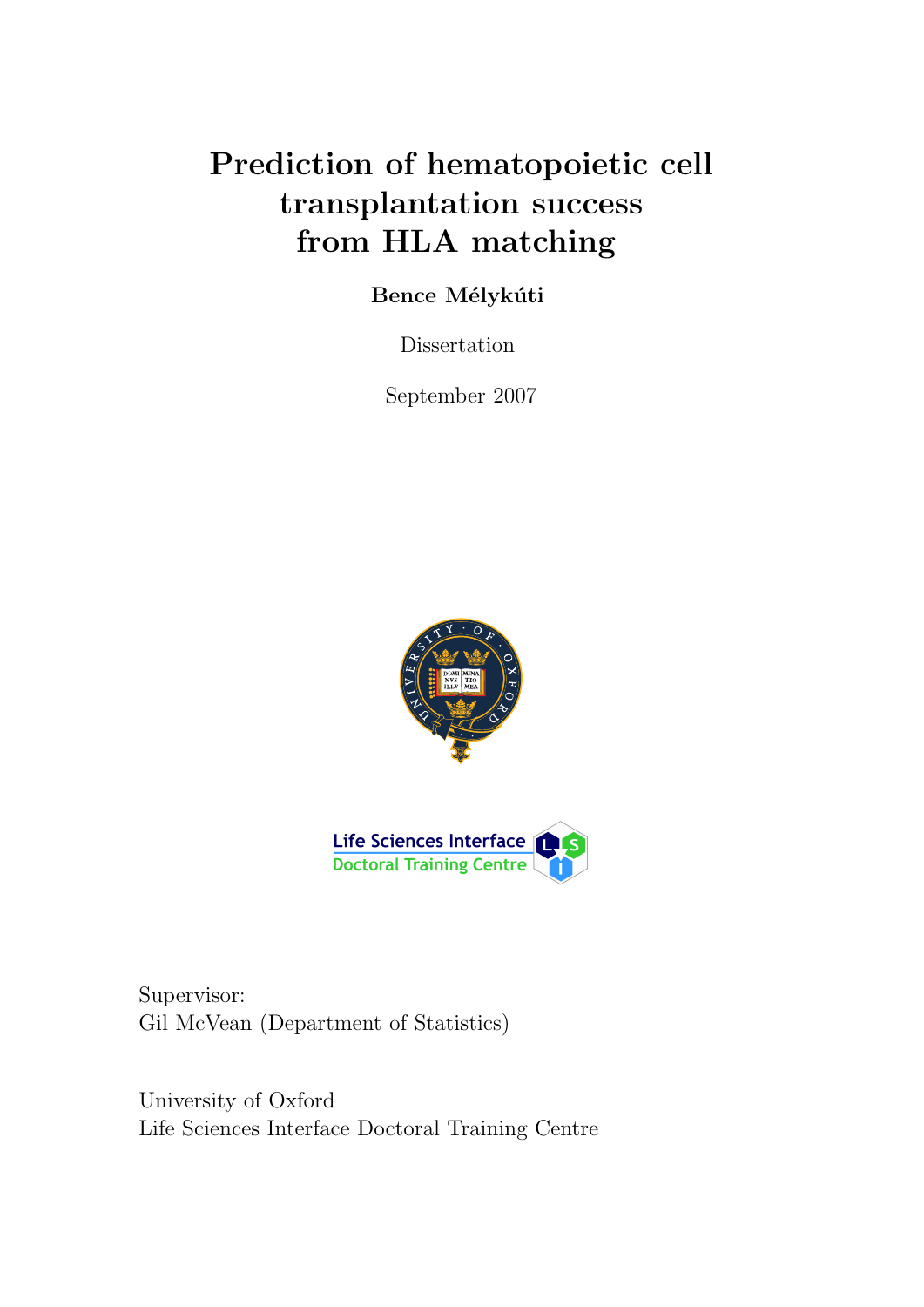#### Abstract

In bone marrow transplantation finding a donor whose HLA genes are identical or almost identical to those of the transplant recipient is immensely difficult due to the high polymorphism of these genes, but is crucial to the success of the intervention.

A statistical meta-analysis of survival data for 1347 hematopoietic cell transplantations is presented. In a newly developed parametric model of survival time distributions, prospects of recipients were described by a function of mismatch counts between donor and recipient for six HLA genes (HLA-A, -B, -C, -DRB1, -DQB1, -DPB1). Using the maximum likelihood framework to tune parameters to find the best fit of a given model to the data, and also to compare different models, we carried out exhaustive variable selection cycles for different model subtypes.

We have shown that under our modelling assumptions mismatches of HLA-C  $\&$ HLA-DPB1 alleles between donor and recipient have a negative effect on recipients' survival prospects.

There have already been reports showing the importance of HLA-C matching, but there have been no strong evidence for association between HLA-DPB1 mismatches and transplant-related risk increase. If other studies support the finding that HLA-DPB1 allele mismatches have a negative effect on survival, it should have an impact on clinical protocols for finding appropriate hematopoietic cell donors for patients.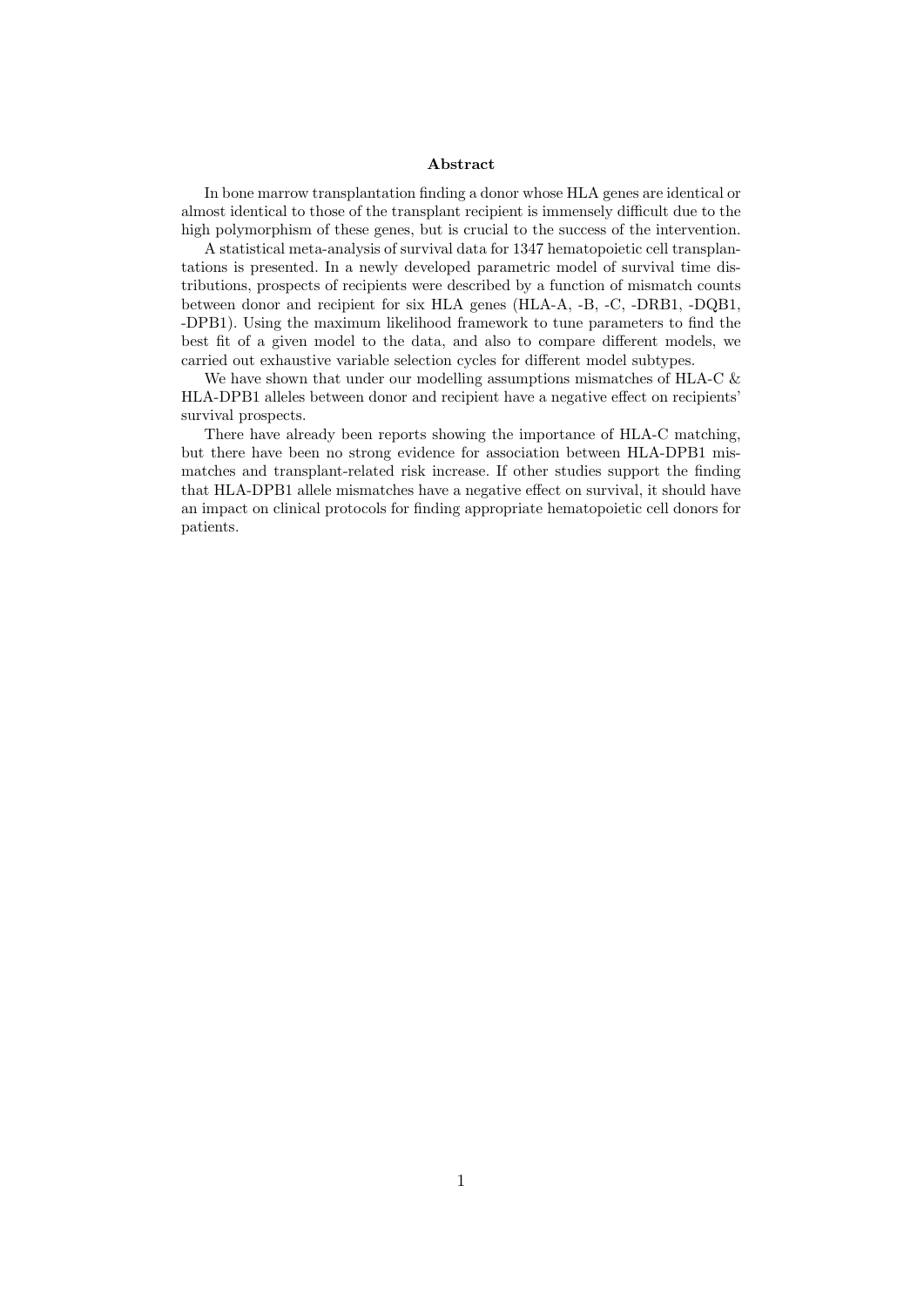# Contents

| $\mathbf{1}$   | Introduction                                  |                                                                                       |                  |  |  |  |
|----------------|-----------------------------------------------|---------------------------------------------------------------------------------------|------------------|--|--|--|
|                | 1.1                                           |                                                                                       | $\overline{3}$   |  |  |  |
|                | 1.2                                           | MHC region and the HLA genes $\dots \dots \dots \dots \dots \dots \dots \dots$        | $\overline{4}$   |  |  |  |
|                | 1.3                                           |                                                                                       | $\bf 5$          |  |  |  |
|                | 1.4                                           |                                                                                       | $\bf 5$          |  |  |  |
|                | 1.5                                           | Research underpinning patient-donor matching standards                                | 6                |  |  |  |
| $\bf{2}$       |                                               | Data source                                                                           | 8                |  |  |  |
| 3              |                                               | Basic statistical tools                                                               | $\boldsymbol{9}$ |  |  |  |
|                | $3.1\,$                                       |                                                                                       | 9                |  |  |  |
|                | 3.2                                           |                                                                                       | 9                |  |  |  |
|                |                                               |                                                                                       |                  |  |  |  |
|                | 3.3                                           | Non-parametric estimation of basic quantities for right-censored data:                |                  |  |  |  |
|                |                                               | Kaplan–Meier estimator, Nelson–Aalen estimator                                        | 10               |  |  |  |
|                | 3.4                                           |                                                                                       | 11               |  |  |  |
| $\overline{4}$ | 12<br>Patient population                      |                                                                                       |                  |  |  |  |
|                | 4.1                                           |                                                                                       | 12               |  |  |  |
|                | 4.2                                           | Steps towards a parametric model $\dots \dots \dots \dots \dots \dots \dots$          | 15               |  |  |  |
|                | 4.3                                           |                                                                                       | 15               |  |  |  |
|                | 4.4                                           |                                                                                       | 17               |  |  |  |
| 5              |                                               | Statistical modelling of the data generating process<br>19                            |                  |  |  |  |
|                | 5.1                                           |                                                                                       | 19               |  |  |  |
|                | 5.2                                           | Reference distributions of the time until either of the events $\ldots \ldots \ldots$ | 19               |  |  |  |
|                | 5.3                                           | Mixture models for survival time: mixture model with immunes                          | 23               |  |  |  |
|                | 5.4                                           |                                                                                       | 23               |  |  |  |
|                |                                               |                                                                                       |                  |  |  |  |
| 6              |                                               | Modelling genetic effects                                                             | 26               |  |  |  |
|                | 6.1                                           |                                                                                       | 27               |  |  |  |
|                | 6.2                                           |                                                                                       | 28               |  |  |  |
|                | 6.3                                           |                                                                                       | 29               |  |  |  |
| 7              | Discussion and directions for future research |                                                                                       |                  |  |  |  |
|                |                                               | 7.1 Assessment of bias caused by differing mismatch distributions among               |                  |  |  |  |
|                |                                               | HLA loci                                                                              | 32               |  |  |  |
|                | 7.2                                           |                                                                                       | 33               |  |  |  |
|                |                                               | A Abbreviations                                                                       | 34               |  |  |  |
|                |                                               |                                                                                       |                  |  |  |  |
|                | <b>B</b> Methods<br>35                        |                                                                                       |                  |  |  |  |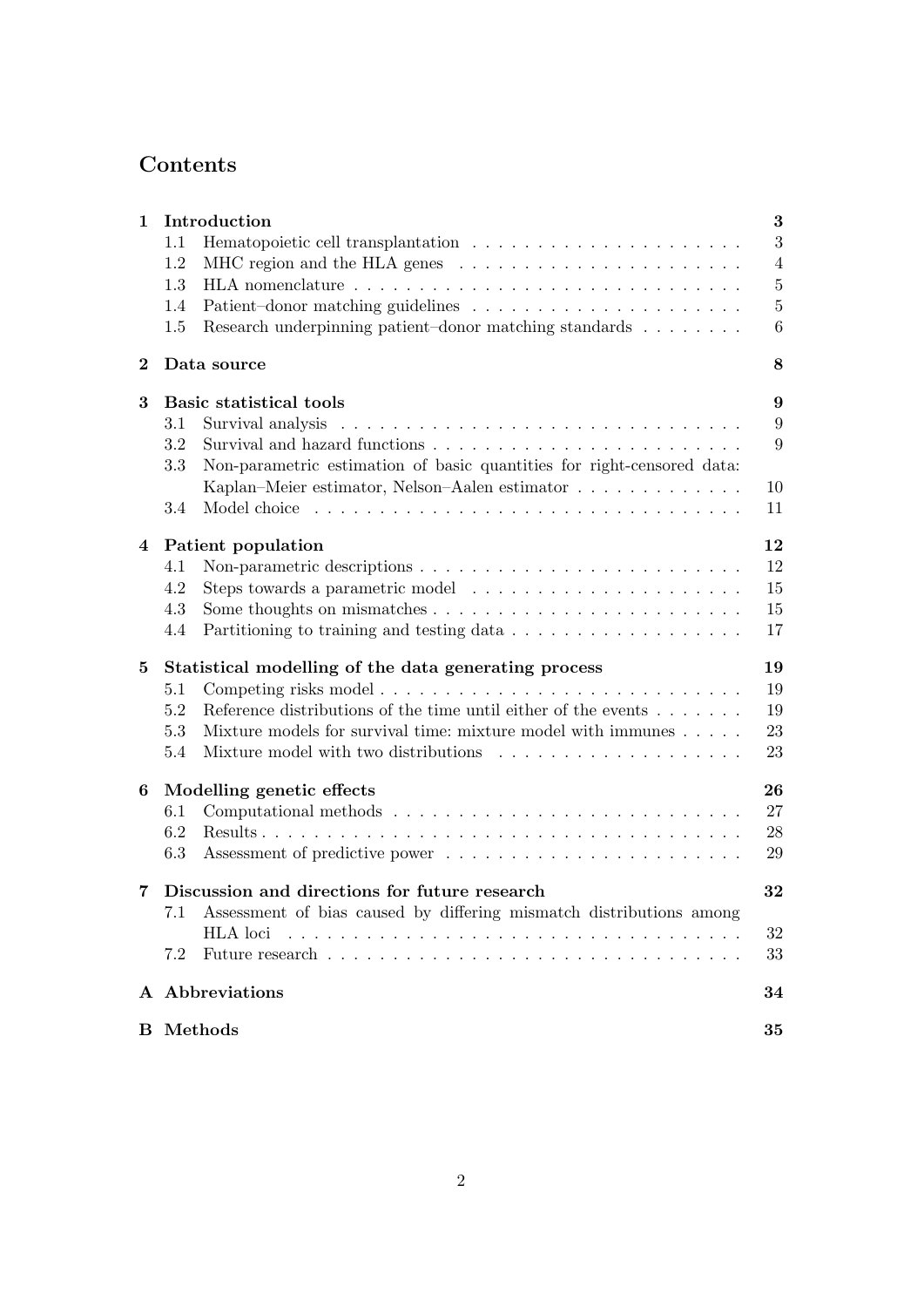# 1 Introduction

#### 1.1 Hematopoietic cell transplantation

Hematopoietic cell transplantation (HCT) is a treatment option for more than twenty different life-threatening diseases, including leukæmias and lymphomas, inherited immune system disorders and inherited metabolic diseases<sup> $4,29$ </sup>. It means the transplantation of bone marrow, peripheral blood, or umbilical cord blood stem cells.

The World Marrow Donor Association reported 7226 blood stem cell transplantations and 1126 patients who were given cord blood units worldwide for the year  $2004^{31}$ . Worldwide more than 50 000 patients have received allogeneic (i.e. genetically non-identical, from an unrelated donor) hematopoietic cell transplantation so far, 5000 have received allogeneic umbilical cord blood transplantation<sup>31</sup>, and since 1987 alone the US-based National Marrow Donor Program<sup>®</sup> (NMDP) have helped more than 25000 patients to receive bone marrow or cord blood transplantation<sup>29</sup>. At any one time  $7000$  patients throughout the world may be needing hematopoietic cell transplants  $30$ . The UK's leading bone marrow register searches for donors on behalf of at least 3000 newly diagnosed patients each year30. But the number of patients who could benefit from safer transplants is much bigger: different reports and expert opinion both support the claim that even today HCT therapy is broadly underused  $4,8$ .

Our well-established understanding is that a key determinant of the success of HCT is the best possible matching of the human leukocyte antigen (HLA) genes between donor and transplant recipient. Clinically, protein serotypes from at least five of these genes are determined and compared to potential donors' to find one whose genetic profile is similar enough to the patient in need of a transplantation. Although there is substantial linkage disequilibrium among the HLA genes<sup>7</sup>, one HLA gene does not determine others on the same chromosome. Therefore a complete match of ten alleles for the five genes (each of which allele is a sample from an imaginary pool of up to hundreds) between patient and any one potential donor is very unlikely. Siblings and close relatives of the patient are most likely to have identical types, but when they do not (which happens in about 60–70% of the cases  $31$ , an unrelated donor has to be searched for.

This combinatorial variability implies the need for vast numbers of people to volunteer to become donors if needed. Around the globe there is serotype data stored in registries from more than 11.5 million volunteers or cord blood units<sup>28</sup>.

Despite this large number of registered potential donors it may happen that no perfectly matching donor can be found. If there is no alternative treatment option and the patient urgently needs a transplant, clinicians have to choose a donor with an incomplete match.

The aim of this study is to add to our knowledge how to choose the one donor. A typical question may be whether there are genes for which the perfect match of both alleles is necessary for the patients' recovery or not, or whether there are any genes for which a mismatch is more tolerable.

It might be the case that the key determinant is not the matches between single alleles but a certain complicated notion of match between the system of genes in the patient and the donor, or even that not the HLA genes themselves are important but one or more regions which are in linkage disequilibrium with them.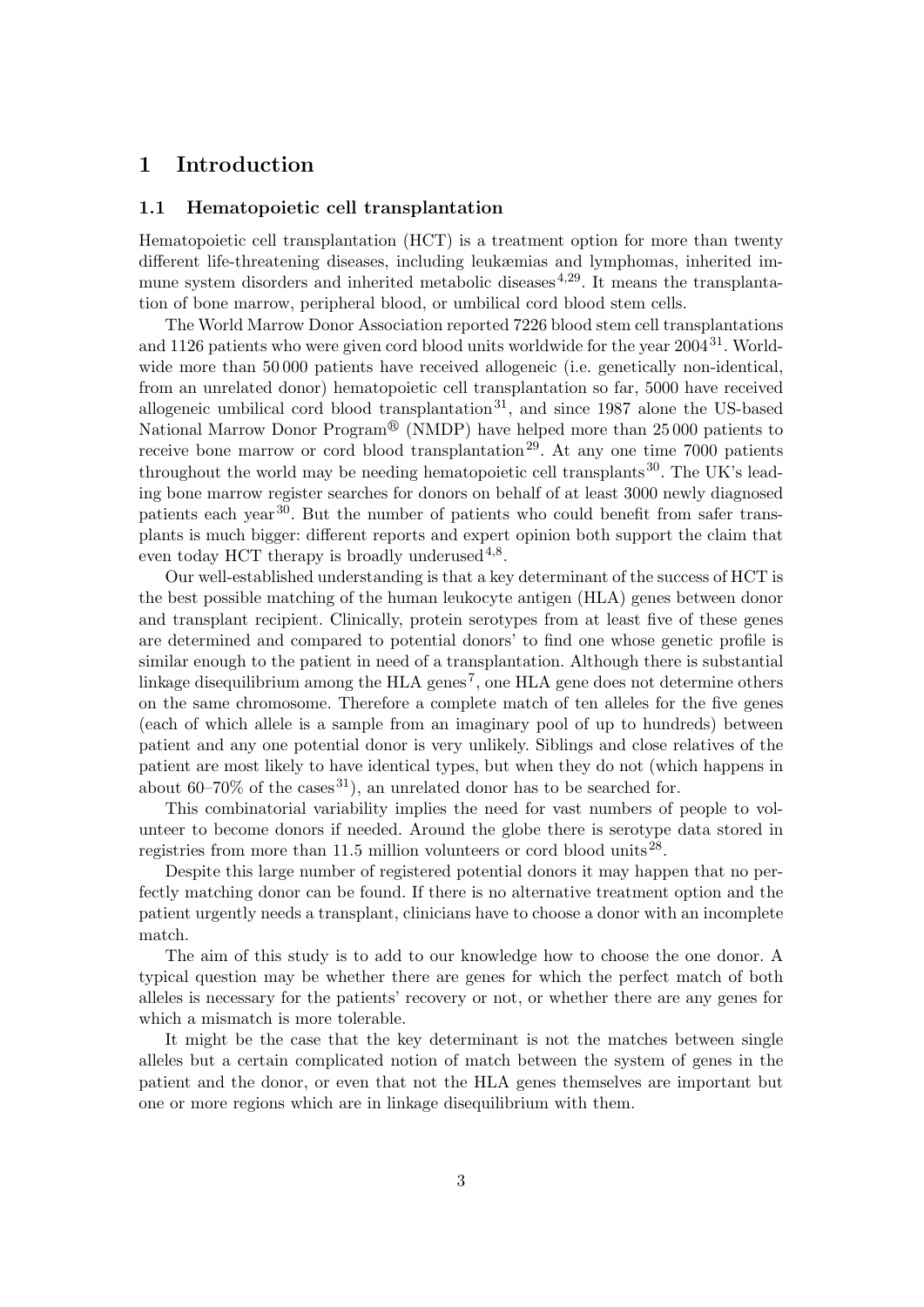#### 1.2 MHC region and the HLA genes

The human Major Histocompatibility Complex (MHC) is a large array of genes on chromosome 6. MHC proteins are almost like military insignia or signalling flags helping our adaptive immune system recognise self against non-self in the never-ending war against pathogens.

In addition to the genomic organisation of the MHC region, the serological and DNA sequence level characterization of most known alleles are known<sup>26</sup>, and allele, haplotype and genotype frequencies in different populations are available<sup>6,23,24,25,12,14</sup>. The functions and structure of MHC proteins are increasingly understood.

MHC proteins were first identified as the main antigens recognised in transplantation reactions. Skin grafting experiments conducted in the 1950s with mice proved that graft rejection is an adaptive immune response to the foreign antigens on the surface of grafted cells.<sup>2</sup>

MHC proteins bind foreign protein products in the cytoplasm of cells infected by microbes (class I MHC proteins) or in endocytosed extracellular fluid (class II MHC proteins) and then present them on the cell surface. While class I MHC proteins (such as those coded by HLA-A, -B, -C genes) are expressed in most nucleated cells, class II MHC proteins (coded by HLA-DR, -DQ, -DP and some more other genes) are typically found on antigen-presenting cells such as dendritic cells, macrophages and B cells.<sup>2,21</sup>

T cells are constantly surveying the surface of cells in our body searching for signs of malfunction. A cytotoxic T cell with its receptors can interact with the complex of a class I MHC protein and the protein fragment bound to it and in the meantime its CD8 co-receptor can bind to the non-binding part of the MHC protein to ensure the specificity of T cell recognition. Similarly, helper T cells recognise foreign peptide– class II MHC protein complexes on antigen-presenting cells and use CD4 co-receptors to enhance recognition specificity.<sup>2,21</sup>

Indeed, Zinkernagel & Doherty (1974) showed that a given T cell will only recognise viral peptides when they are bound to a specific MHC protein<sup>33</sup>. This phenomenon is called MHC restriction.

Variation in HLA types has been associated with variation in susceptibility and variation in progression of various infectious diseases (e.g. HIV progression, susceptibility to hepatitis B & C, malaria, pulmonary tuberculosis, leprosy)<sup>3,21</sup>.

As Klein put it in his 1987 paper<sup>16</sup>, the two most profound secrets of the MHC is its true function, and the origin and significance of its polymorphism.

Although, as it has just been outlined, much is known about the MHC function, there is still much left to be learned.

As to the question of polymorphism, the extreme diversity of the HLA genes is well illustrated by the fact that up to  $1<sup>st</sup>$  July 2007, 580 HLA-A, 921 HLA-B, 312 HLA-C, 501 HLA-DRB1, 86 HLA-DQB1, and 127 HLA-DPB1 alleles have been named including synonymous and non-expressed types<sup> $6,23,24,25,30$ </sup>.

Doherty & Zinkernagel (1975) were who first argued that heterozygosity at HLA loci increases individual fitness because it results in successful responding to a wider range of pathogens<sup>9</sup>.

There is wide agreement in the scientific community that on the population level selection acts on MHC genes: there is compelling evidence that it is not neutral evolution, but balancing selection which shapes the MHC region<sup>21</sup>, that is, selection which enhances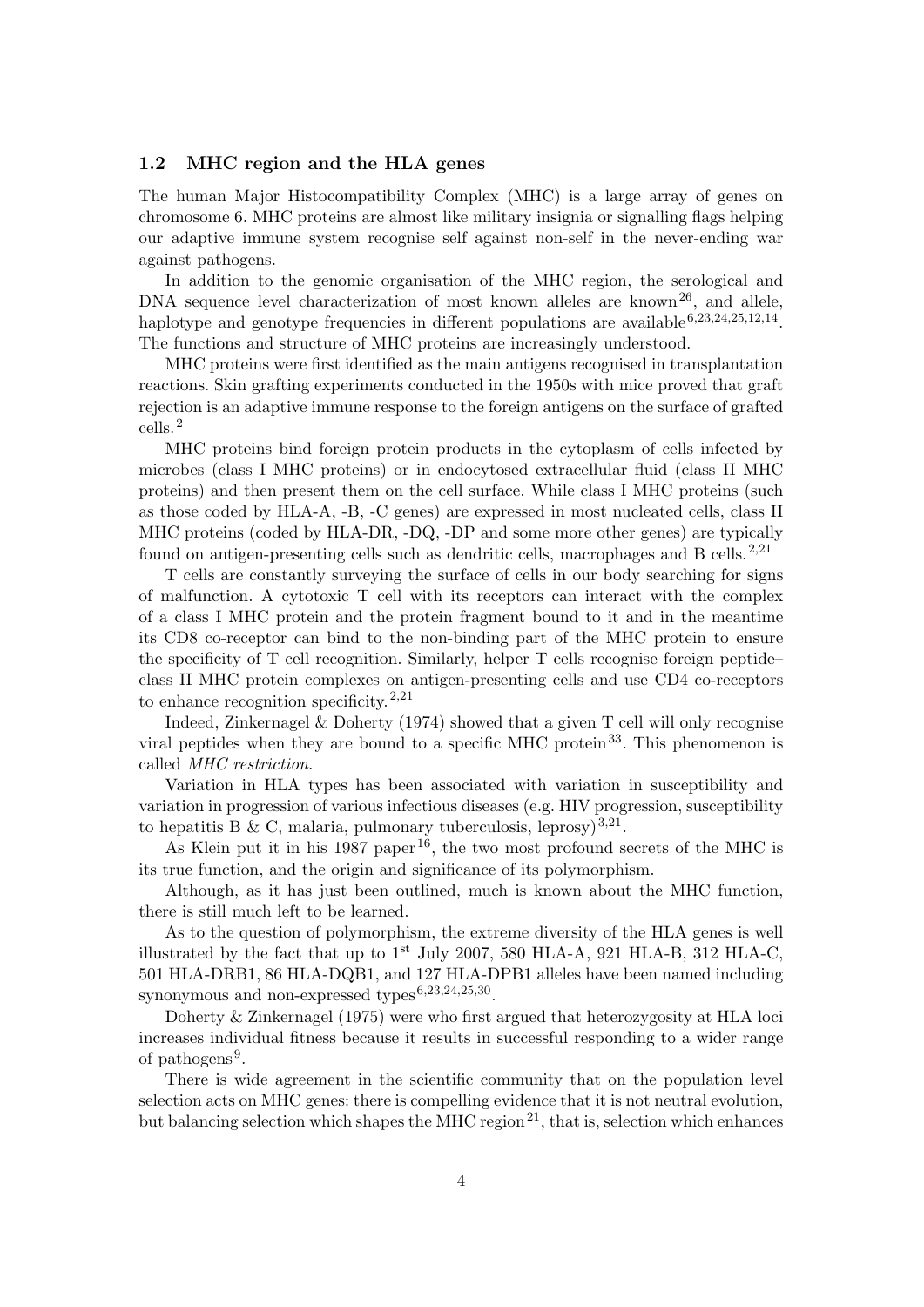polymorphism.

Pathogen driven mechanisms are strongly believed to be causes of balancing selection, in the form of overdominant selection (which is the advantage of heterozygotes), frequency dependent selection (being a minority is an advantage, if a certain pathogen adapts to individuals who have a frequent allele) or fluctuation in selection pressures (when fitness changes as a function of frequency of pathogens, and not allele frequencies across the population). Many observations suggest that reproductive mechanisms may also play an important role in shaping HLA diversity: HLA types may have an effect on mate choice or on the probability that pregnancy will be completed successfully  $2^1$ .

The standard textbook view<sup>2</sup> is that the role of MHC proteins in binding and presenting foreign oligopeptides provides an explanation for the high MHC polymorphism. To illustrate the difficulties in this field, let us mention that Klein (1987) disagreed both with the claim that an arms race between the immune system and pathogens causes the MHC variability, and the hypothesis that there is strong selection pressure on the  $\mathrm{MHC^{16}}$ . More recent findings weaken his position<sup>21</sup>.

Let us close this introductory part about the MHC and continue with necessary preparations that will be needed to understand our investigations.

#### 1.3 HLA nomenclature

Each HLA allele has a unique name (e.g. HLA-DRB1<sup>\*</sup>1602). The letters HLA and the specification of the locus are followed by a four-digit number. The first two digits identify the type of the allele, which in most cases corresponds to the serological type. The third and fourth digits refer to subtypes: these distinguish between different amino acid sequences in coded MHC proteins of the same type.

In several cases further digits are used. Fifth and sixth digits are used to indicate different but synonymous DNA sequences. Alleles that only differ by sequence polymorphisms in introns or in the  $5'$  or  $3'$  untranslated regions are coded with different seventh and eighth digits.  $20,27$ 

Reasons for no one-to-one correspondence between two-digit codes and serotypes may be that there are more than 99 coding variants in one type, as in the case of the HLA-B\*15 family: new allele types of this family named after the HLA-B\*1599 get  $HLA-B*95$  codes. (Similarly, the recently discovered  $HLA-A*02$  alleles got  $A*92$  codes.) Another reason may be that there are more than 99 types in a family, like in the HLA-DPB1 family: HLA-DPB1\*0102 followed the sequence of DPB1\*0101, DPB1\*0201, ..., DPB1\*9901.<sup>20,26,27</sup>

#### 1.4 Patient–donor matching guidelines

In this section we describe the currently implemented criteria for donor searching.

The Anthony Nolan Trust in its HLA Typing and Matching Guidelines<sup>30</sup> recommends patients and unrelated donors should be matched on high resolution HLA-A, -B, -C and -DRB1 types. (High resolution in their definition means resolving polymorphisms within exons 2 and 3 for HLA-A and -B, and the same within exon 2 for HLA-DRB1.) HLA typing of the patient must be DNA typing, at minimum at HLA-A, -B, -C and -DRB1 loci, desirably also at HLA-DRB3, -DRB4, -DRB5, and -DQB1, and optionally at -DPB1.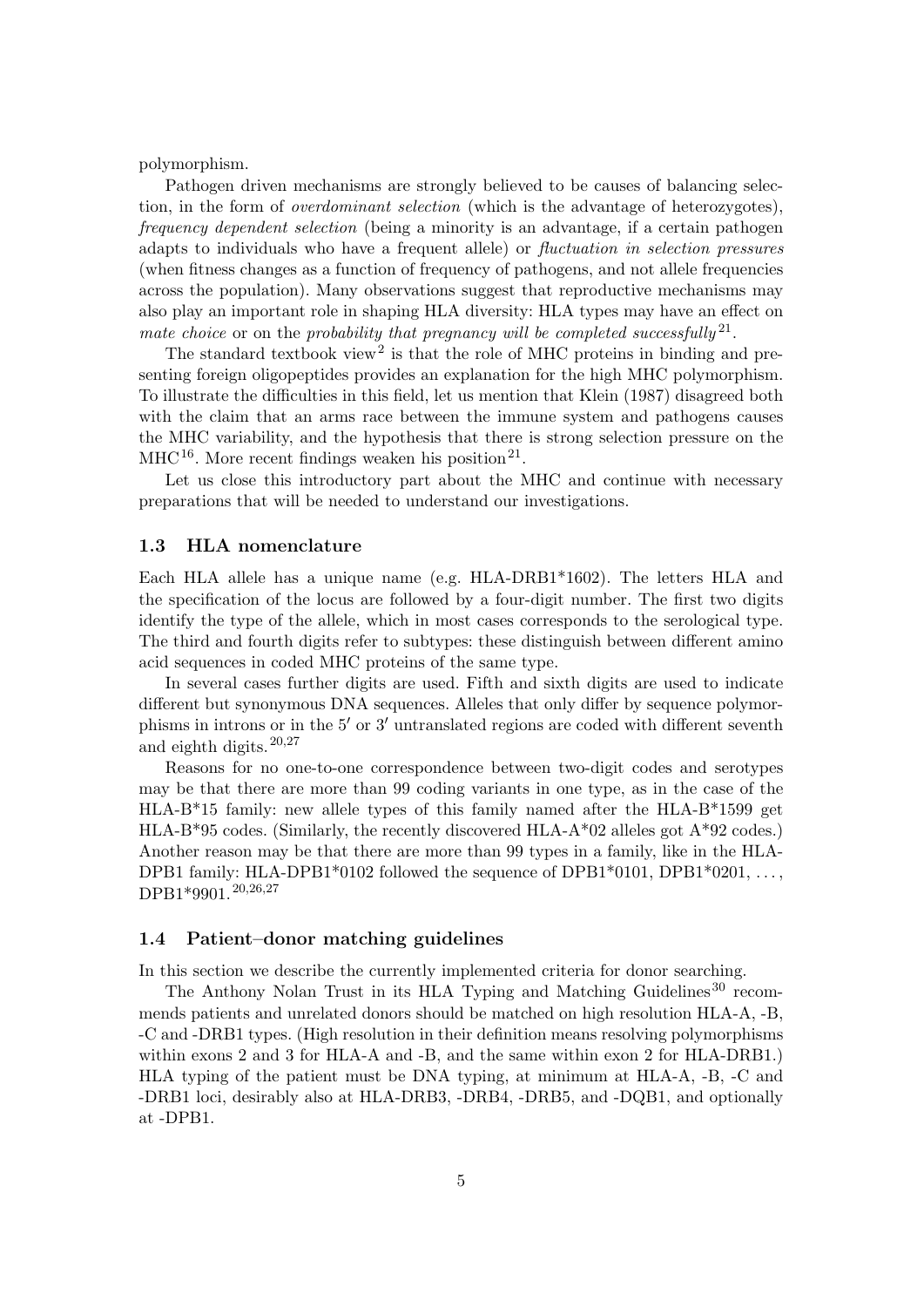When needed, partially matched donors can be chosen, but all levels of mismatch would be subject to review. In this case both patient and donor typing should be at high resolution so that the degree of mismatch can be thoroughly assessed.

The NMDP requires matching of 5 of the 6 HLA-A, -B, and -DRB1 alleles as a minimum<sup>13</sup>, the argument being that there is abundant data to show that this level of matching can lead to successful transplantation outcomes. It is also added that transplantation success can be improved by stricter matching criteria (e.g. matching for HLA-C). The optimal matching criteria are given as allele-level match for HLA-A, -B, -C, and -DRB1. (The criteria are less strict in umbilical cord blood transplantation.<sup>18,29</sup>)

Interesting to note that patients who know their HLA types can search the NMDP registry themselves online to see their prospects for finding a matching donor<sup>29</sup>.

In addition to HLA matching, other factors are also considered when selecting the donor: cytomegalovirus (CMV)–negative serology is recommended for patients with negative CMV–serology, larger donor body weight and male sex (on average such donors provide more stem cells), ABO compatibility, matched race, and younger age.<sup>13</sup>

When multiple highly matched potential donors are available, as the NMDP Guidelines say, matching HLA-DQB1, -DPB1, and -DRB3/4/5 loci might be beneficial<sup>13</sup>. In addition to this, it is pointed out that the association between HLA-DQB1 and -DPB1 mismatching and mortality is unproven, and the same has not been studied for HLA-DRB3/4/5 loci.

The NMDP website gives information about each U. S. transplant centre in the NMDP Network<sup>29</sup>, including the matching criteria used by them. The requirements vary from centre to centre.

For bone marrow or peripheral blood stem cell (PBSC) transplants, in a typical example 10 of 10 matches are required at HLA-A, -B, -C, -DR and -DQ antigens with an unrelated donor, but a mismatch might be allowed on a case-by-case basis.

Some centres only allow mismatches at the C or DQ loci (e.g. Hawaii Medical Center). On the other hand, some allow mismatches only at the A, B or DR loci (e.g. Loma Linda University Medical Center)!

Some centres set 8 of 8 matches at A, B, C and DR antigens (others: alleles) as standard, potentially with one mismatch at any locus, or allow mismatches only at A, B or C loci.

The standard match level in the UCSF Medical Center is 8 of 8 matches at A, B, C and DR alleles for bone marrow, 10 of 10 matches at A, B, C, DR and DQ alleles for PBSC transplants.

Some centres only disclose that the required level of matching varies depending on treatment protocol.

To conclude this section, we may say even if we assume that these standards are constantly revised at each centre, and that they were valid only at the moment of communicating them to the NMDP, the variance clearly shows that our knowledge about genetic determinants of HSC transplant success is limited.

#### 1.5 Research underpinning patient–donor matching standards

Many statistical analyses of transplant outcomes have focused on dependence from disease, disease stage, origin of transplant (whether autologous or from HLA-identical sibling or allogeneic), or transplant patients were compared with patients receiving different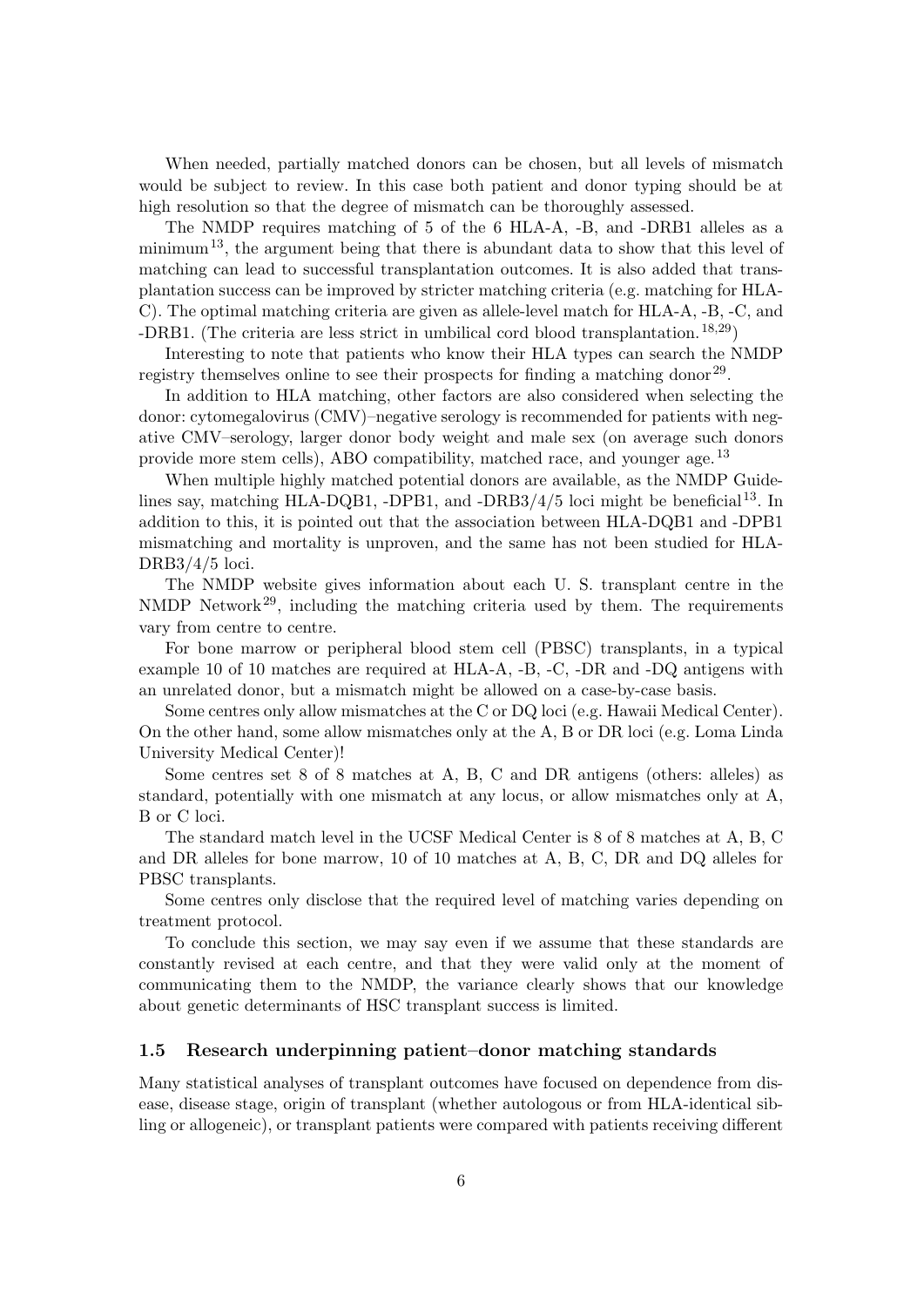treatment. (For an overview of these topics see the NMDP website  $29$ .)

There have also been many studies to evaluate the role of HLA matching in transplant outcome.

The aforementioned NMDP commentary  $(2003)^{13}$  focused on recent large studies by three groups. It expressed that the effect of specific HLA mismatches on specific outcomes, such as graft failure, acute and chronic graft-versus-host disease (GVHD), should be secondary to expected survival times in donor selection, instead they should be used to choose a specific risk-adapted treatment strategy for the patient.

It is now widely accepted that 4-digit matches (that is, allele, instead of only serological) should be sought for.

Flomenberg et al. (2001) reported 8–12% reduction in survival at 5 years after transplant for patients with a single allele mismatch at HLA-A, -B, -C or -DRB1 compared to no mismatch, in a pool of recipient–donor pairs who were matched at the 2-digit level for HLA-A,  $-B$ , and  $-DRB1^{10}$ .

Greinix et al. (2004) showed significant ( $P = 0.03$ ) decrease in three-year survival for patients who had at least two allele mismatches in the HLA class I region compared to those with zero or one mismatch, and concluded that selection of unrelated donors should be based on high-resolution HLA class I typing<sup>11</sup>.

NMDP data suggests that a single allele-level mismatch is preferable to an antigenlevel mismatch, but for instance no such rule has been inferred to decide between a single antigen mismatch and two allele-level mismatches<sup>13</sup>. There are studies suggesting that multiple mismatches may pose cumulative or even synergistic risk on recipients. But beyond these guidelines, the NMDP did not rank the relative importance of matching at particular HLA loci (HLA-A, -B, -C or -DRB1) or could not predict permissible mismatches. These questions remain open.

In real life the physician should consider the patient's clinical status very carefully before deciding on the length of time it is feasible to search for a donor, if only partially matched donors are available. For instance, newly diagnosed chronic myelogenous leukæmia can be relatively stable, allowing for a search time of 4 months, while for an acute leukæmia patient transplantation may be feasible for only a brief period. Waiting for a better matching donor may expose patients to further toxic chemotherapy, an increased risk of infection or relapse. Besides differences in life expectancy, the quality of life achievable with HCT from the best available donor should be compared to what the patient can expect from other therapies.<sup>13</sup>

Further investigations of effects of HLA mismatches on HCT outcome are still needed, because this is the only way to reduce risks to patients if transplantation is the best treatment option for them, and to increase the availability of HCT treatment to a wider range of patients.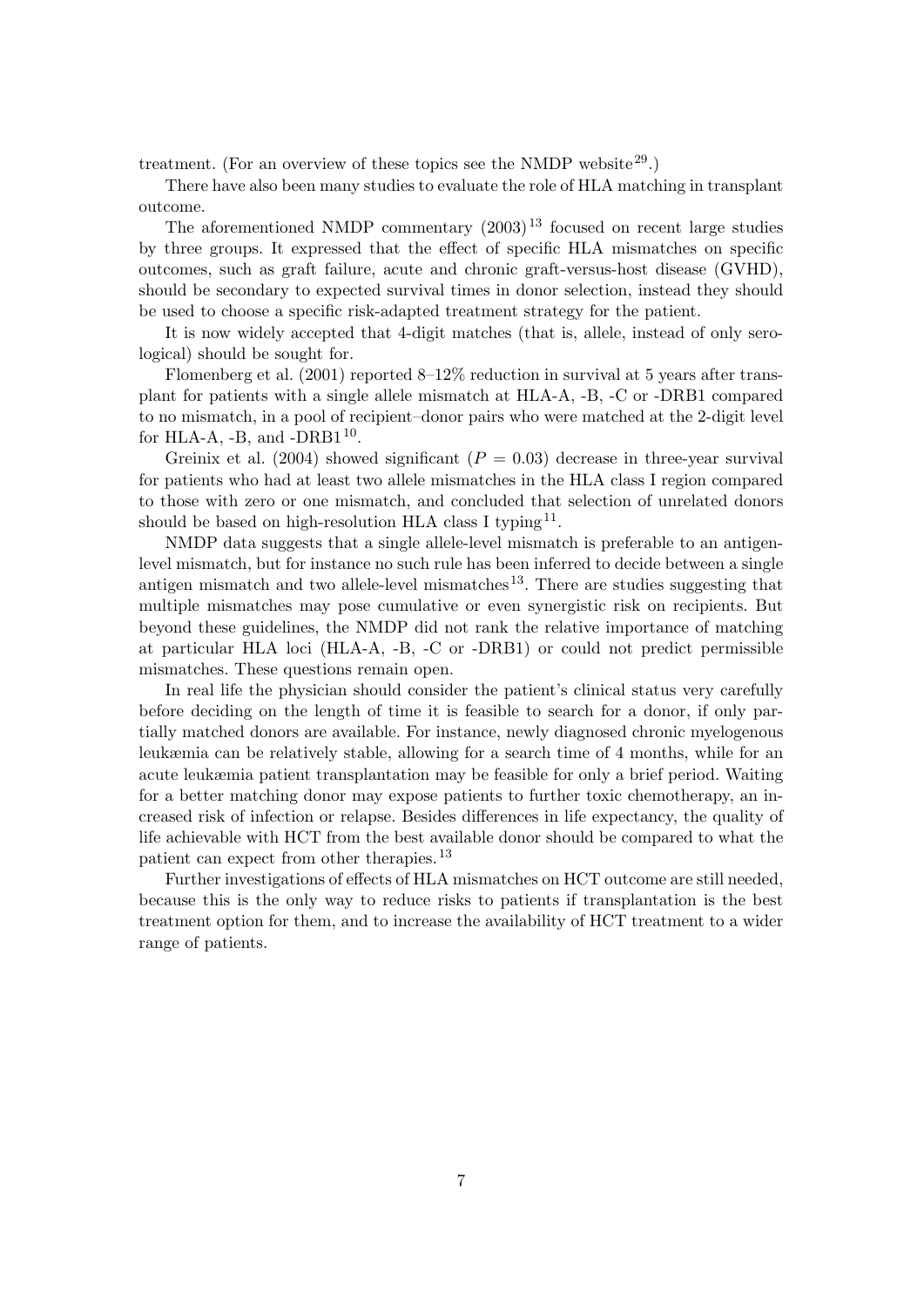# 2 Data source

For the current meta-analysis we have been using the dbMHC database<sup>12</sup>, which was generated by the Hematopoietic Cell Transplantation component of the International Histocompatibility Working Group (IHWG) through data contribution from fifteen countries. The database was last updated on 1<sup>st</sup> November 2004.

For each 1347 recipient–donor pair the data matrix has the following entries:

- Day: time after transplant in days.
- Died: a binary variable.
- Diagnosis.
- Recipient and donor ages at transplantation/donation in years.
- Recipient and donor genders.
- Recipient and donor HLA alleles at HLA-A, -B, -C, -DRB1, -DQB1, and -DPB1 loci (4-digit codes). (The genetic information contributes  $2 \times 2 \times 6 = 24$  entries.)

Patient age was unknown for 134 pairs, donor age for 569 pairs, patient gender for 170 pairs, and donor gender for 271 pairs.

There were five pairs for whom one of four HLA-C alleles was known to 2-digit resolution only, and one pair in which both the recipient and the donor had one allele typed for 2 digits only.

HLA-DRB1 types were missing completely for one pair.

HLA-DPB1 types were missing completely for 293 pairs. There were further three pairs with one donor, and one pair with one patient and one donor HLA-DPB1 type missing.

The observation that there were two transplants both with exactly 92.97-year-old donors (who had different HLA types) raises doubts about the reliability of the dataset.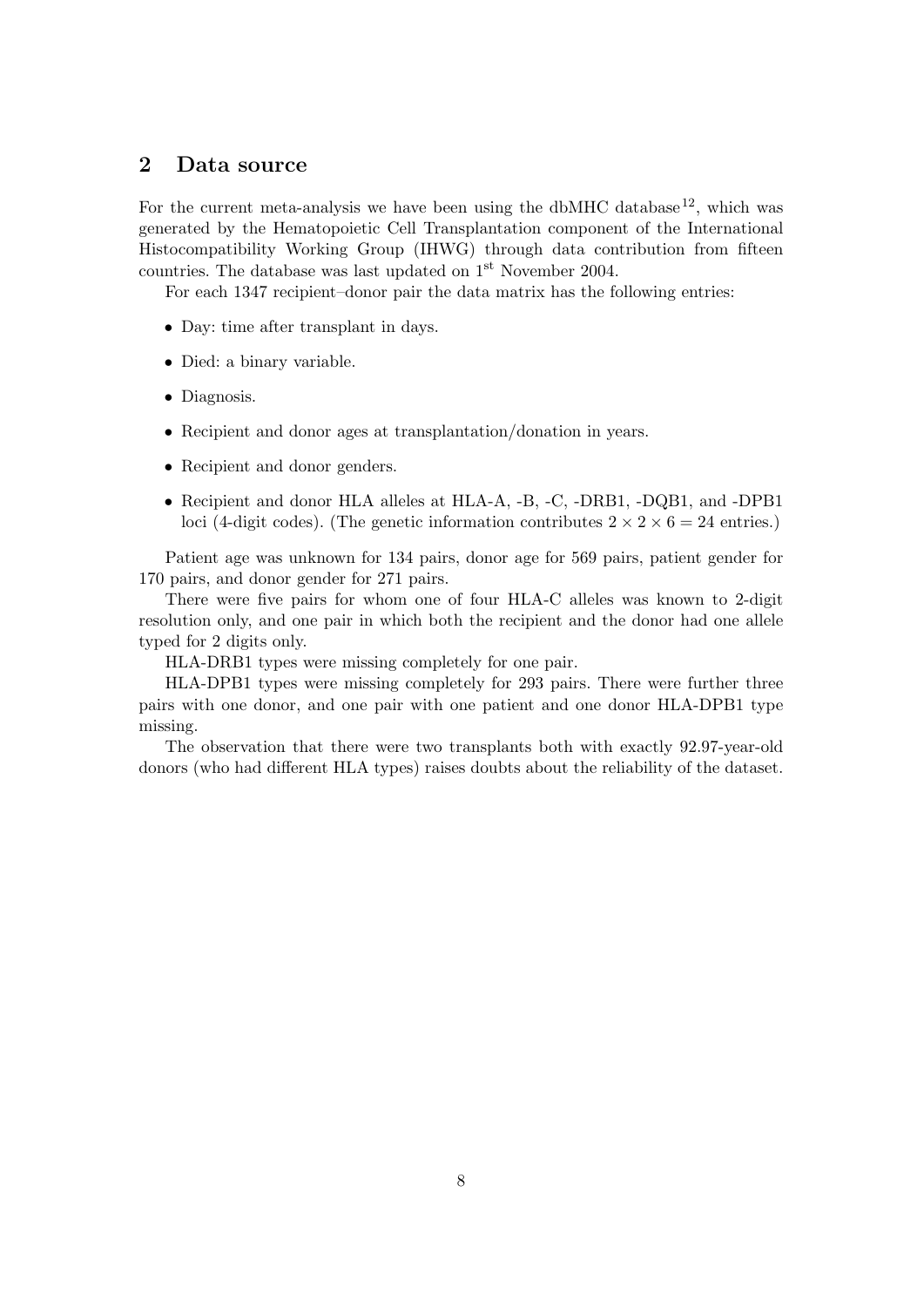# 3 Basic statistical tools

#### 3.1 Survival analysis

The data we have been working with is so-called *survival data*. Such time-to-failure data often arises in medical (patient follow-up) and engineering (product testing) studies<sup>17,19</sup>.

Event times measured from the day of transplantation, and an indicator variable are given for each patient, the latter telling whether the event was death or census. In our dataset census always means *right censoring*: it is known that the patient was alive on that day, or equivalently, the day is a lower bound of actual survival time.

Different causes might lead to censoring, for example the patient might lose contact with the transplant centre, the centre might finish the follow-up, or census might simply mean that when the centre communicates its follow-up data, the patient is alive.

#### 3.2 Survival and hazard functions

Suppose that survival time  $Z$  is a positive random variable with a continuous cumulative distribution function  $(cdf)$  F. In our parametric models we will always assume that it is absolutely continuous, and its probability density function  $(pdf)$  will be denoted by f.

We need to introduce some mathematical notions. Detailed explanations of these can be found in standard survival data analysis textbooks, such as the work by Klein & Moeschberger  $(2003)^{17}$ .

The probability of surviving to time t as a function of t is often called the *survival* function:  $S(t) = 1 - F(t)$ .

The instantaneous rate of death is the hazard function (or hazard rate) h. More precisely, it is defined by

$$
h(t) = \lim_{\Delta t \searrow 0} \frac{P\left(t \le Z < t + \Delta t \middle| t \le Z\right)}{\Delta t},
$$

or, assuming absolute continuity,

$$
h(t) = \frac{f(t)}{S(t)} = -\Big(\log S(t)\Big)'.
$$

A related quantity, the cumulative hazard function H is given by

$$
H(t) = \int_0^t h(x) dx = -\log S(t).
$$

Consequently, the distribution (given by cdf or pdf or survival function) uniquely determines the hazard function, and vice versa: by the formula

$$
S(t) = e^{-H(t)} = \exp\left(-\int_0^t h(x) dx\right)
$$

the hazard uniquely determines the distribution. Moreover, any  $q: [0, \infty) \rightarrow [0, \infty)$ function is a valid hazard function if

$$
\int_0^\infty g(x) \, \mathrm{d}x = \infty,
$$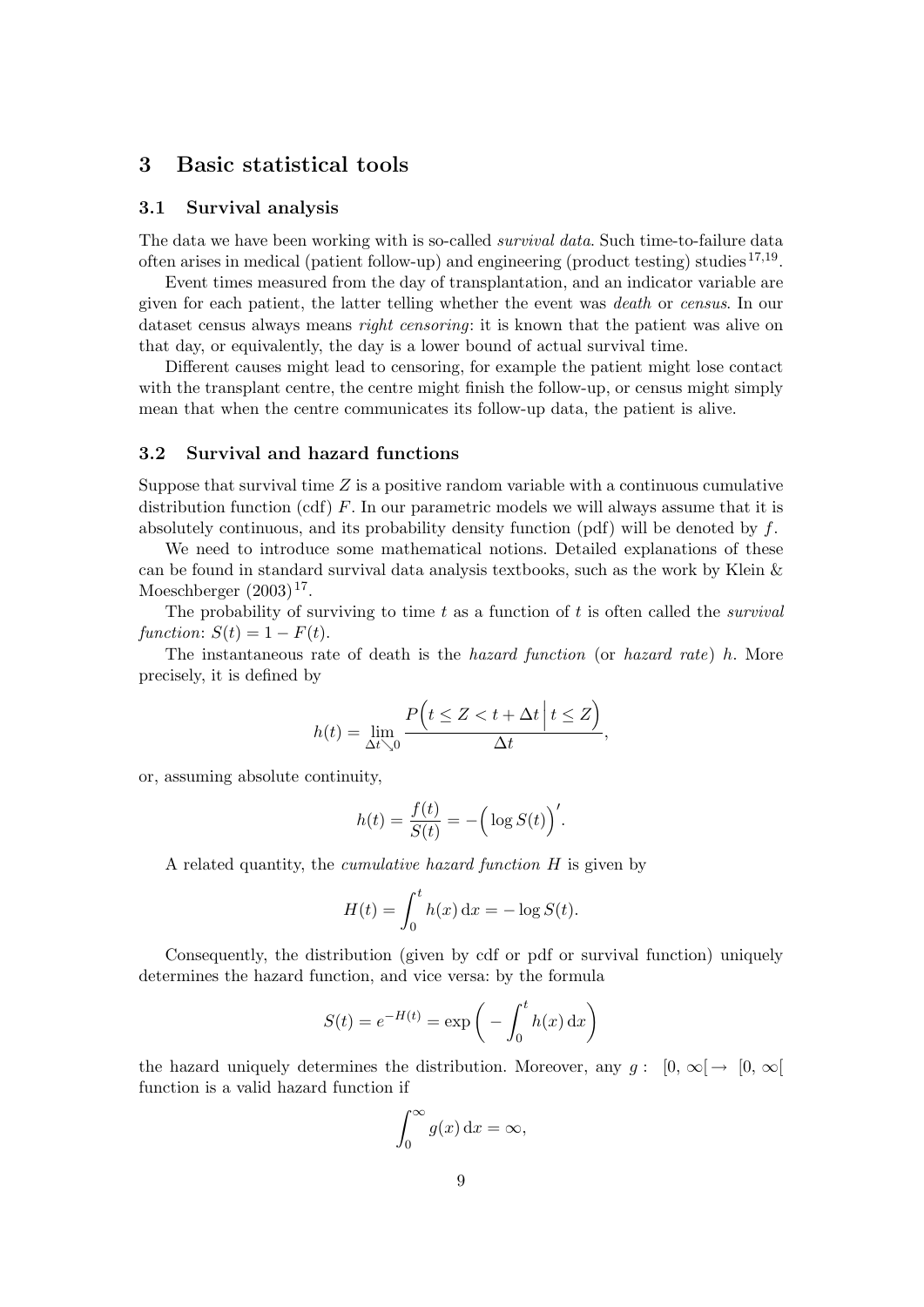in the sense that it uniquely defines a distribution.

For the reader who knows the exponential distribution, the hazard function 'is the thing which is constant in the exponential distribution': if the exponential distribution has mean  $1/\lambda$ , then the hazard is  $h(t) = \lambda$ .

#### 3.3 Non-parametric estimation of basic quantities for right-censored data: Kaplan–Meier estimator, Nelson–Aalen estimator

The standard estimator of the survival function from survival-type data, the Kaplan– Meier estimator (KME) or Product-Limit estimator, was first proposed by Kaplan & Meier  $(1958)^{15}$ .

Let  $t_1 < t_2 < \ldots < t_K$  be the distinct event times (census or death), allowing multiple events happening at the same time. The idea is that the survival function can be written as a product of a chain of conditional probabilities: if  $t_{k-1} < t \leq t_k$  for some  $2 \leq k \leq K$ , then

$$
S(t) = P(Z > t | Z > t_{k-1}) P(Z > t_{k-1} | Z > t_{k-2}) ... P(Z > t_1 | Z > 0) P(Z > 0).
$$

Under our assumptions  $P(Z > 0) = 1$ .

Let  $Y_i$  denote the number of people at risk just before time  $t_i$ , that is, the number of those whose event time is not less than  $t_i$ . Further assume that  $d_i$  failures happen at time  $t_i$ . A natural estimator of one such conditional probability is

$$
P(Z > t_i | Z > t_{i-1}) \approx \frac{Y_i - d_i}{Y_i}.
$$

This motivates the definition of the Kaplan–Meier estimator:

$$
\widehat{S}(t) = \begin{cases} 1, & \text{if } t < t_1, \\ \prod_{t_i \le t} \left( \frac{Y_i - d_i}{Y_i} \right), & \text{if } t_1 \le t \le t_K \end{cases}
$$

.

.

The resulting function is a step function with jumps at the uncensored event times. In Kaplan–Meier plots census events are often indicated by tick marks.

It is not well defined what the estimate should be after  $t_K$ . As one will see, in our data the very last observation is a death, which makes the Kaplan–Meier estimator jump down to zero. This single observation might be treated as an outlier<sup>19</sup>.

Although the formula  $H(t) = -\log S(t)$  motivates an estimator for the cumulative hazard function:  $\widehat{H}(t) = -\log \widehat{S}(t)$ , there is an alternative which performs better on small sample sizes.

The Nelson–Aalen estimator of the cumulative hazard was first suggested by Nelson in 1972<sup>22</sup>, then it was reinvented by Aalen in 1978<sup>1</sup>. Its definition is as follows:

$$
\widetilde{H}(t) = \begin{cases} 0, & \text{if } t < t_1, \\ \sum_{t_i \le t} \frac{d_i}{Y_i}, & \text{if } t_1 \le t \le t_K \end{cases}
$$

Based on the Nelson–Aalen estimator one can derive an alternative approximation of the survival function:  $S(t) = \exp(-H(t)).$ 

The hazard function h can be estimated by the jumps of  $H$ , but one always needs to smooth this crude estimate by some weighted averaging over neighbourhoods. (See e.g. Klein & Moeschberger<sup>17</sup>, Section 6.2 to learn about smoothing with parametric kernels.)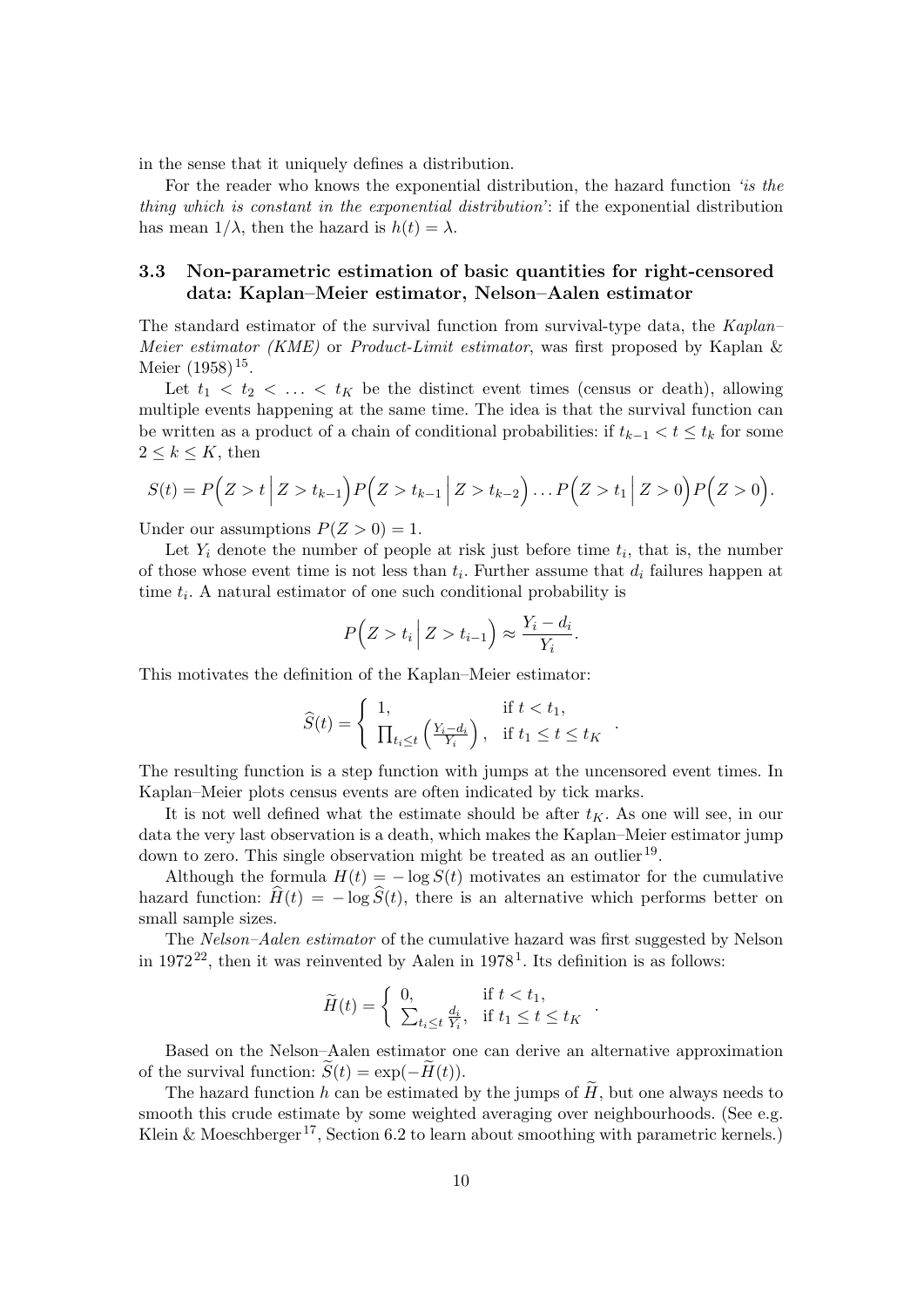#### 3.4 Model choice

We summarise some methods used in model selection which we will later rely on.

Our investigations will be based on comparisons of maximum (log-)likelihoods (ML) achievable with different models. Bigger likelihood generally means better fit of model to data, but one must never forget that a better fit might be a worse explanation if it is driven by unnecessary variables that are only good at fitting to the random variation in data instead of to the underlying relations.

In the case of nested models, when the simpler model is a special case of the more complex one (that is, constraining some parameters to certain values yields the simpler model), the addition of a new parameter almost always increases the maximal likelihood. Therefore the likelihood in itself cannot tell whether the introduction of the new variable improved the model. Let us introduce the three criteria for assessing the goodness of a model which we will later use in model selection.

Let  $M_1 \subset M_2$  be two nested models with parameter vectors  $\theta_1$  and  $\theta_2$  (their dimensions are  $p_1$  and  $p_2$ ), respectively.

The likelihood ratio test (LRT) is a statistical hypothesis test. Under  $M_1$ , which is the null hypothesis, if the maximum likelihood estimates (MLE) of parameters are  $\hat{\theta}_1$ and  $\theta_2$ , then

$$
\Lambda = 2 \log \frac{P\left(\text{data} \middle| \widehat{\theta}_2, M_2\right)}{P\left(\text{data} \middle| \widehat{\theta}_1, M_1\right)}
$$

follows (in most cases) a chi-square distribution:  $\Lambda \sim \chi^2_{p_2-p_1}$ . Therefore if  $\Lambda$  is bigger than the upper quantile corresponding to a pre-set p-value, then we can reject the null hypothesis  $M_1$  in favour of the more complex  $M_2$ . (See — among very many alternatives — the review by Whelan, Liò & Goldman  $(2001)^{32}$ .)

The other two criteria penalise the inclusion of new parameters, and simply choose the bigger penalised log-likelihood value as the better model. For sample size  $n$ , models  $i = 1, 2$ , the Akaike information criterion (AIC) uses the expression

$$
S_i = \log P\Big(\text{data}\Big|\widehat{\theta}_i, M_i\Big) - p_i,
$$

the Bayesian information criterion (BIC) uses

$$
S_i = \log P\left(\text{data}\left|\hat{\theta}_i, M_i\right.\right) - \frac{1}{2}p_i\log n.
$$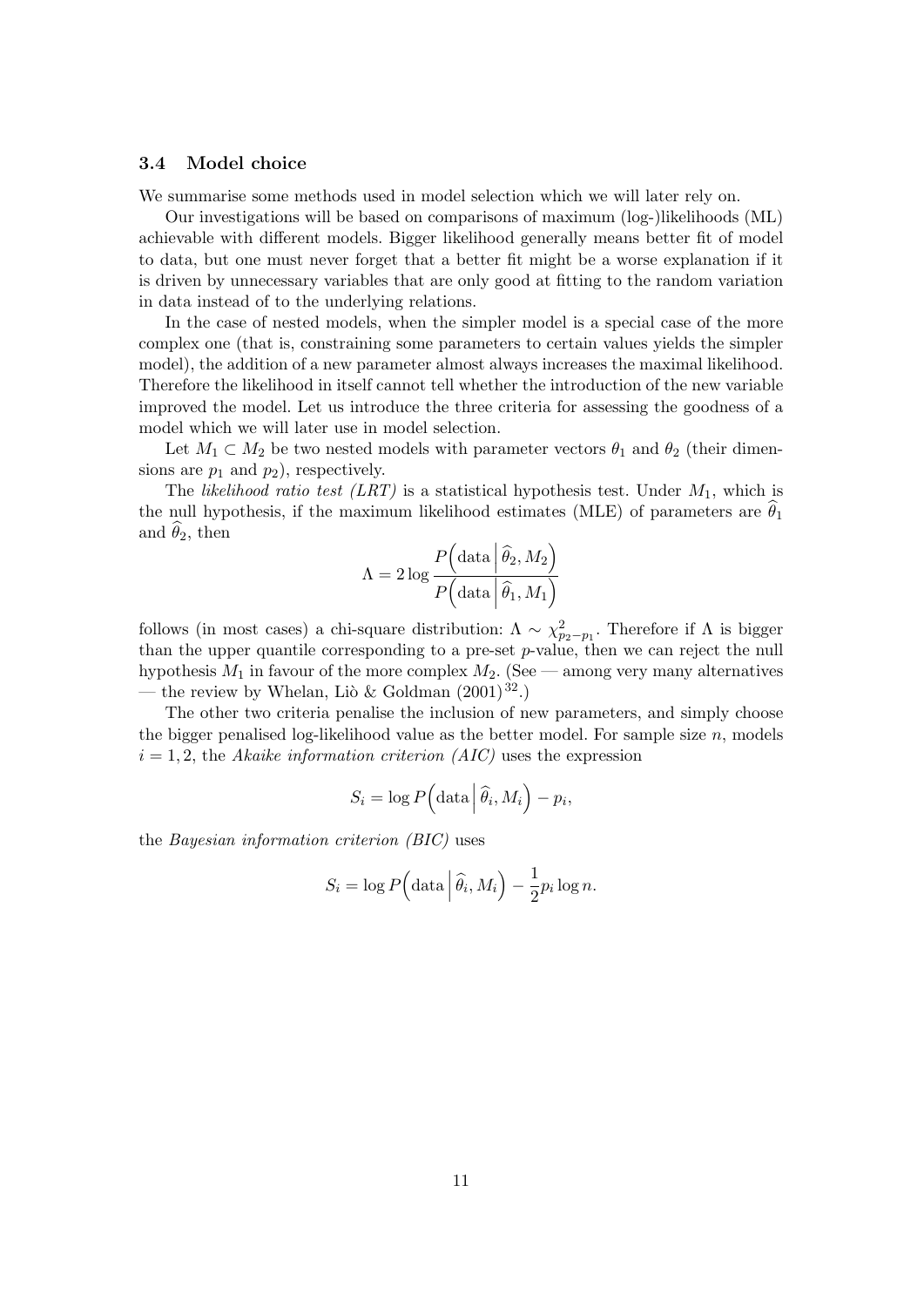# 4 Patient population

The most fundamental information about the 1347 hematopoietic cell recipients in our study is summarised in Table 1. (An index of abbreviations can be found in Appendix A.)

| Mean age of patients (years) |     | 33.0                   |                |
|------------------------------|-----|------------------------|----------------|
| Range                        |     | $0.7 - 65.7$           |                |
| Mean age of donors (years)   |     | 37.3                   |                |
| Range                        |     | 19.9-92.97             |                |
| Gender (patient)             |     | Diagnosis              |                |
| Male                         | 682 | CML                    | 988            |
| Female                       | 495 | ALL                    | 138            |
| Unknown                      | 170 | AML                    | 134            |
| Gender (donor)               |     | <b>MDS</b>             | 44             |
| Male                         | 650 | A A                    | 18             |
| Female                       | 426 | NHL                    | 8              |
| Unknown                      | 271 | <b>MPS</b>             | 4              |
| Gender (patient/donor)       |     | MDS/MPS                | 3              |
| Male/male                    | 410 | $_{\rm CLL}$           | $\overline{2}$ |
| Male/female                  | 215 | Autoimmune disease     | 1              |
| Female/male                  | 238 | Myeloma                | 1              |
| Female/female                | 211 | Other or not specified | 6              |
| Either unknown               | 273 |                        |                |

Table 1: Characteristics of donors and patients.

Most studies on HCT survival data use non-parametric methods (like the Kaplan– Meier analysis) and semiparametric methods (like the Cox proportional hazards model<sup>5,17</sup>) to assess the effects of allele or serotype mismatches<sup>10,11,13,18</sup>. We present some Kaplan– Meier plots for illustration purposes (Figures 1, 2 and 3), but we will not do the formal statistical tests that would be needed to use these for rigorous inference. We will instead develop a fully parametric model.

#### 4.1 Non-parametric descriptions

Figure 1 clearly shows that different diagnoses give differing prospects for survival. One may think this is not necessarily directly related to disease, but it may be a consequence of the slower progression of CML, which allows more time to search for a highly matched donor. This does not seem to be the case: among the 1050 pairs for whom DPB1 types are known, on average the 787 CML patients had 1.42 2-digit and 2.08 4-digit mismatches, while the other 263 patients had a mean of 1.36 and 1.87 2- and 4-digit mismatches, respectively.

This finding will lead us to the stratification of the data by diagnosis in some instances. When large sample volumes are important, we will not differentiate between different diseases.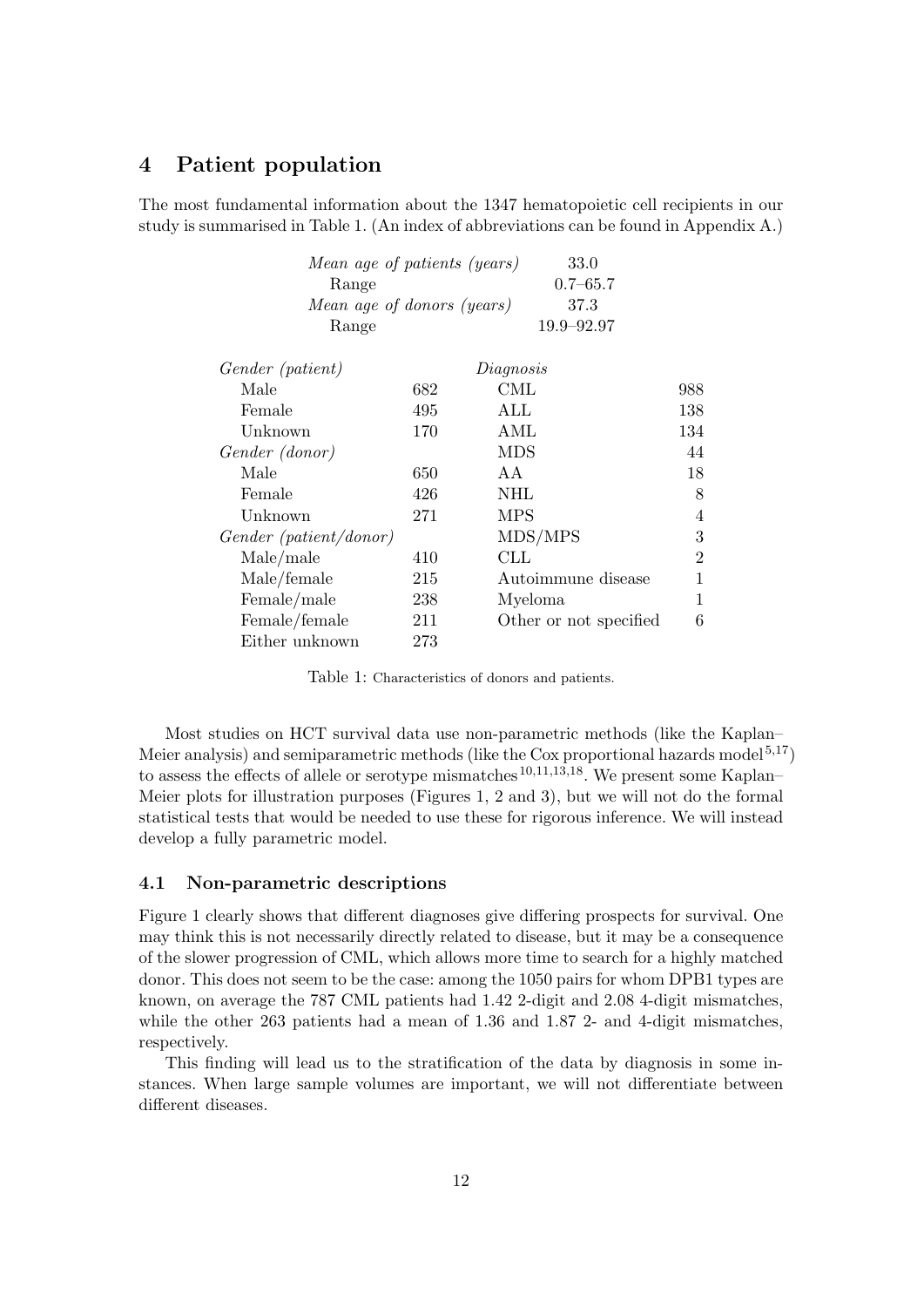

Figure 1: Kaplan–Meier estimates of the survival function for different diseases.

The busy Figure 2 gives some assessment of the detrimental effects of HLA mismatches on patients' prospects. We restricted the plotting to the 787 CML patient–donor pairs who had been HLA-DPB1 typed to obtain a homogeneous cohort of patients. Table 2 gives the ranking among strata with different numbers of matches at certain times after transplant.

A trend is palpable — more mismatches mean higher risk. This holds both for 2-digit and 4-digit mismatches.

It is now a straightforward idea to plot something similar for each six typed HLA gene. In order to assess the effect of mismatches at one locus, one should restrict the investigation to those pairs, who had no mismatches at other HLA genes. Otherwise the random occurrence of mismatches at other loci would have an effect on survival that might well be greater than the one of the locus under consideration. We cannot even assume uniform distribution of mismatches at other loci (see Table 3).

Unfortunately, choosing pairs who were typed for all six genes, picking one gene whose effects we want to study, and further restricting the population to those who had no mismatches anywhere but (potentially) at this gene can only be done for the HLA-DPB1 gene, if one wants a sensible population size (Figure 3). The reason is in Table 3: if any other gene is picked, it is likely, that there will be a mismatch at HLA-DPB1, and additionally, there might be a few elsewhere. Indeed, for HLA-C there are only 12 pairs (5 of which is uncensored) that had at least one 4-digit mismatch at C, but none elsewhere. Similarly, for HLA-DQB1 there are 7 pairs (4 uncensored) with at least one 4-digit mismatch at DQB1 and none elsewhere, and even less for the remaining sites, HLA-A, -B and -DRB1.

If one is not so cautious and uses data from every pair without considering disease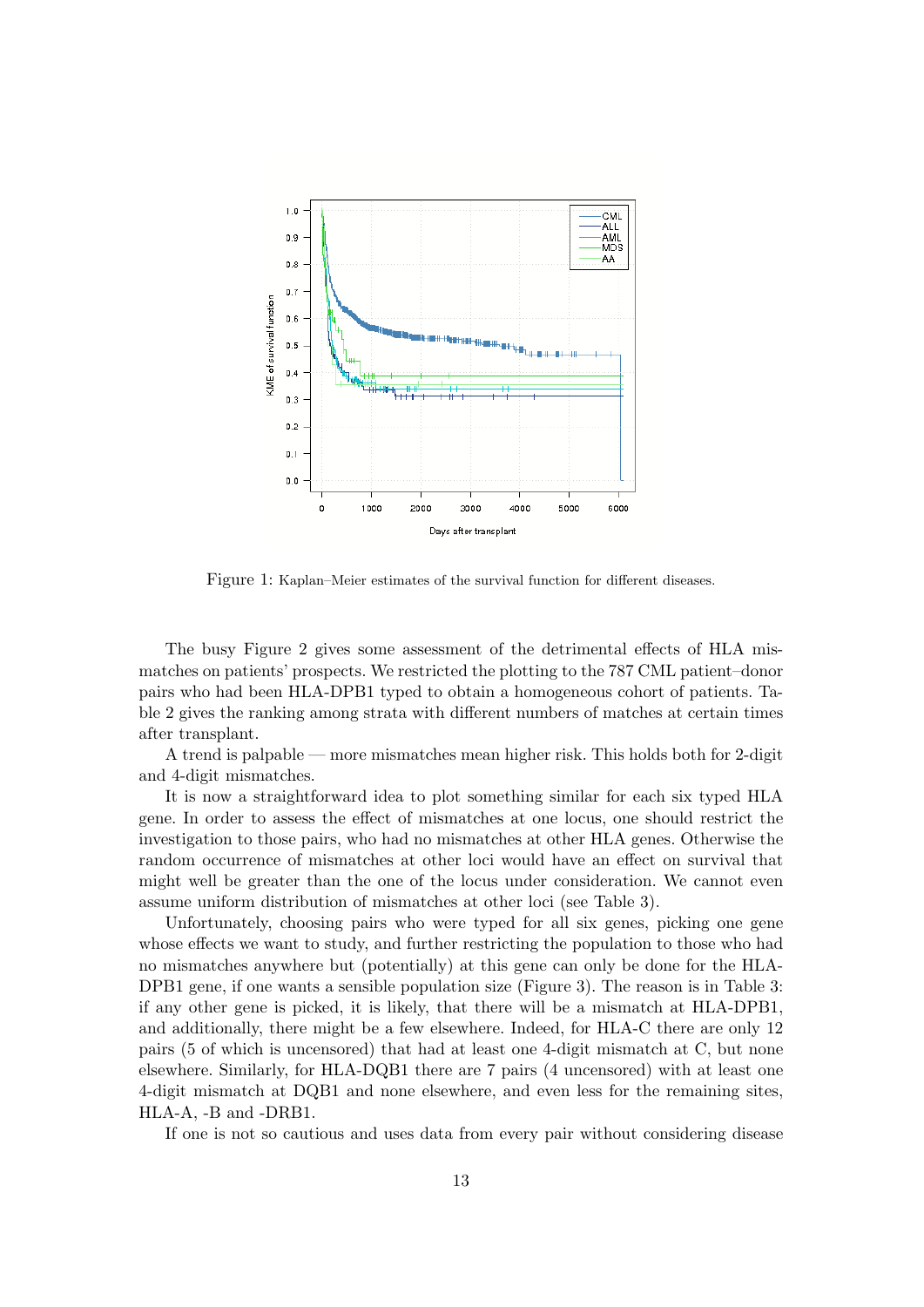

Figure 2: Kaplan–Meier estimates of the survival function for HLA-DPB1 typed CML patient–donor pairs stratified by number of matches (2-digit, 4-digit). A curve is drawn if there were at least 15 different days after transplant on which uncensored event occurred. The vertical lines are at years  $1/2$ , 1, 3, 6, 12.

and the number of mismatches at genes that are different to the one on which the stratification is based, one gets plots in which one 4-digit mismatch gives worse probability of survival than zero mismatch, except for loci HLA-A and -DQ, where differences are marginal. Two allelic mismatches are either too rare to base inference on those few patients (HLA-A, -DRB1, -DQB1), or show roughly the same effect as one mismatch, or only marginally worse (HLA-B, -C, -DPB1). (Data not shown.)

Figure 3 shows the effect of allelic mismatches on survival at HLA-DPB1 among the homogeneous CML diagnosed group (787 patients), and it also compares it to the effect of one mismatch elsewhere. It suggests that no mismatch is certainly better for a patient than any DPB1 mismatch. We get the same for AML patients (108 patients, graph not shown). On the CML plot 2 mismatches seem to give a better chance of survival than 1 mismatch, but on the whole DPB1 typed population (1050 patients), among AML patients, and among the 85 ALL patients the difference vanishes (graphs not shown).

Surprisingly, in the AML group no mismatch seems to be an omen of bad luck compared to one or two HLA-DPB1 allelic mismatches (graph not shown) — this might be due to the small sample size and random fluctuations.

Both among CML patients and more pronouncedly for the whole population (graph not shown) one allelic mismatch at DPB1 might give worse prospects until about 3 years after transplant than a mismatch elsewhere. After three years this difference disappears.

These observations are for information only, without statistical testing they do not form a basis for conclusive claims.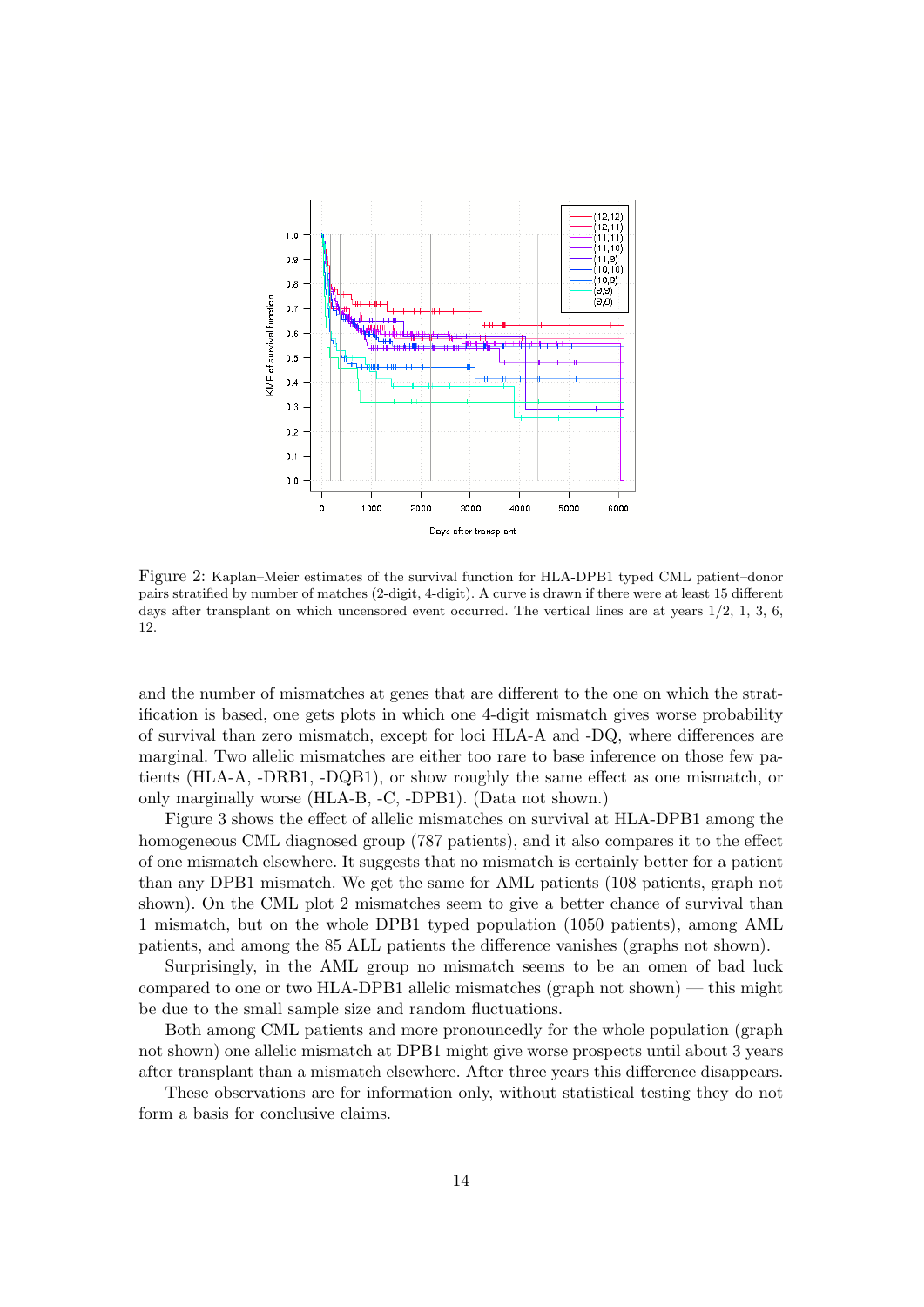| Years   | 1/2     | 1       | 3       | 6       | 12      |
|---------|---------|---------|---------|---------|---------|
| Ranking | (12,12) | (12,12) | (12,12) | (12,12) | (12,12) |
|         | (11,11) | (12,11) | (11,9)  | (11,11) | (12,11) |
|         | (11,10) | (11,11) | (12,11) | (11,9)  | (11,11) |
|         | (11,9)  | (11,10) | (11,11) | (12,11) | (10,10) |
|         | (10,10) | (10,10) | (10,10) | (10,10) | (11,10) |
|         | (12,11) | (11,9)  | (11,10) | (11,10) | (10,9)  |
|         | (9,9)   | (10,9)  | (10,9)  | (10,9)  | (9,8)   |
|         | (10,9)  | (9,9)   | (9,9)   | (9,9)   | (11,9)  |
|         | (9,8)   | (9,8)   | (9,8)   | (9,8)   | (9,9)   |

Table 2: Ranking with respect to estimated probability of survival until 1/2, 1, 3, 6, 12 years after transplant of nine strata of HLA-DPB1 typed CML patients, stratified by the number of matches with donor HLA types (2-digit, 4-digit).

| HLA-A                 | HLA-B           | $HLA-C$         | HLA-DRB1        | HLA-DQB1        | HLA-DPB1        |
|-----------------------|-----------------|-----------------|-----------------|-----------------|-----------------|
| $0   93.9\% / 86\%$   | $96.9\%/83.8\%$ | $70.5\%/65.4\%$ | $99.6\%/93.8\%$ | $95.4\%/89.3\%$ | $22.9\%/16.2\%$ |
| $1 \mid 5.9\%/13.2\%$ | $3.1\%/14.8\%$  | $26.3\%/29.8\%$ | $0.4\%/5.9\%$   | $4.5\%/9.8\%$   | $56.6\%/53.9\%$ |
| $2 \mid 0.1\%/0.7\%$  | $0\%/1.4\%$     | $3.2\%/4.8\%$   | $0\%/0.2\%$     | $0.1\%/0.9\%$   | $20.5\%/29.9\%$ |

Table 3: Empirical distribution of the number of mismatches in a transplantation in our full dataset for each typed HLA gene (2-digit mismatches/4-digit mismatches). At each locus only the transplants for which at least 2-digit codes were known are taken into account. Where third and fourth digits were missing we assumed no match with that gene. For this table where third and fourth digit types were ambiguous (that is, it was AB, meaning either 01 or 02), we assumed match with the other individual's AB or 01 or 02 allele.

#### 4.2 Steps towards a parametric model

711 patients were censored and 636 were registered as deceased. Figure 4 shows the distributions of these event times. While censored observations are broadly scattered with a heavy tail (mean=1490 days, median=1200 d, standard deviation=1205 d, range=1– 5841 d), uncensored observations are mainly concentrated to the first year (mean=278 d, median=128 d, st dev=503 d, range=2–6051 d).

#### 4.3 Some thoughts on mismatches

Little is known about how to look at the structure of mismatches to find a good hematopoietic cell donor. Throughout our investigations we simply count the matches or mismatches at each locus and use these as explanatory variables.

Having a certain allele at a certain locus might mean that missing an allele at another locus is not harmful since the functional protein product of the former is so similar to the latter. Consequently, there might be (almost surely there is) some match-mismatch notion across HLA loci, even for the whole MHC of patient and donor. Discovering this would be the ultimate target, but today it seems beyond our reach.

We do not know much about *symmetricity* in tissue compatibility in the sense that if, for instance, Tweedledum has a genotype such that the Mad Hatter could poten-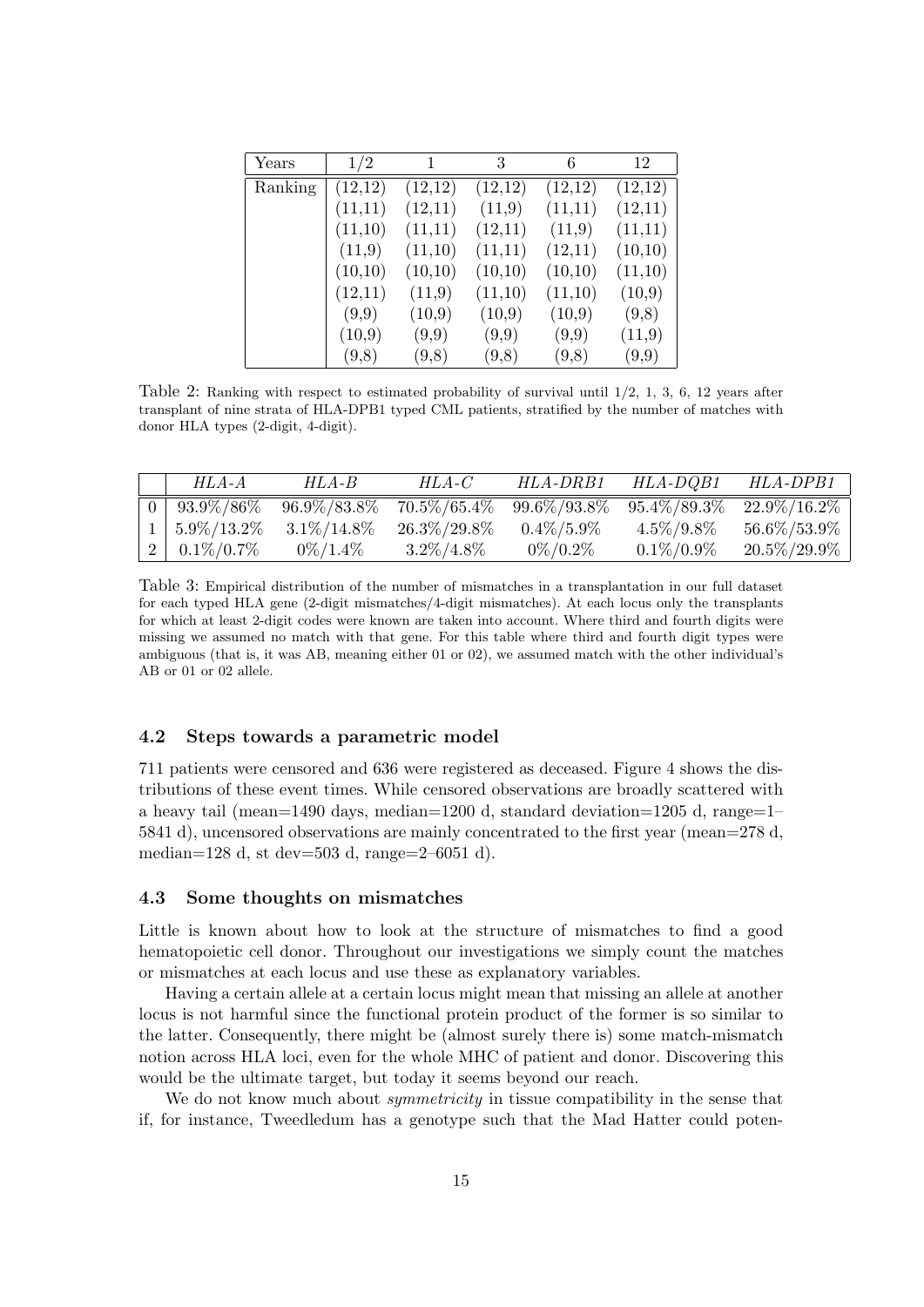

Figure 3: Kaplan–Meier estimates of the survival function for HLA-DPB1 typed CML patient–donor pairs stratified by number of 4-digit mismatches at the HLA-DPB1 locus: the first three strata had no allelic mismatch at other loci, the last stratum consists of all who had one allelic mismatch anywhere but at HLA-DPB1.

tially recover from a HCT with Tweedledum's cells, can Tweedledum live with the Mad Hatter's hematopoietic cells, if this reverse direction transplant is carried out?

In blood donation we know the answer for ABO groups: it is asymmetric. We know how this follows from which phenotype makes which antibodies, or rather, which antibodies are not made in certain types.

In HCT every allele type is expressed, so one does not expect similar asymmetries.

Let us introduce the notion of non-detrimental (non-deleterious) mismatches. If one looks at the recipient–donor pairs with a survival time more than, say, ten years, one may say that the mismatches these pairs had are tolerable. One could collate a list of these non-detrimental mismatches and count them as no mismatches.

Again, this approach is based on the assumption that effects of mismatches at different HLA loci are independent, and alleles at one site do not have an effect on how tolerable mismatches are at other sites. The idea could be further developed by assigning weights to each pair or quadruplet of alleles for any gene for a patient–donor pair: instead of having 0, 1 or 2 scores as mismatch counts, one could assign continuous values.

Note that the notion of non-deleterious mismatch is not time-symmetric. Mismatches from patients who died very early are not necessarily harmful, because those patients might have died from other transplant-related complications, or from their original disease.

Unfortunately, in the few instances when we tried using the idea of non-detrimental mismatches in model fitting, it did not improve our results, but made them worse.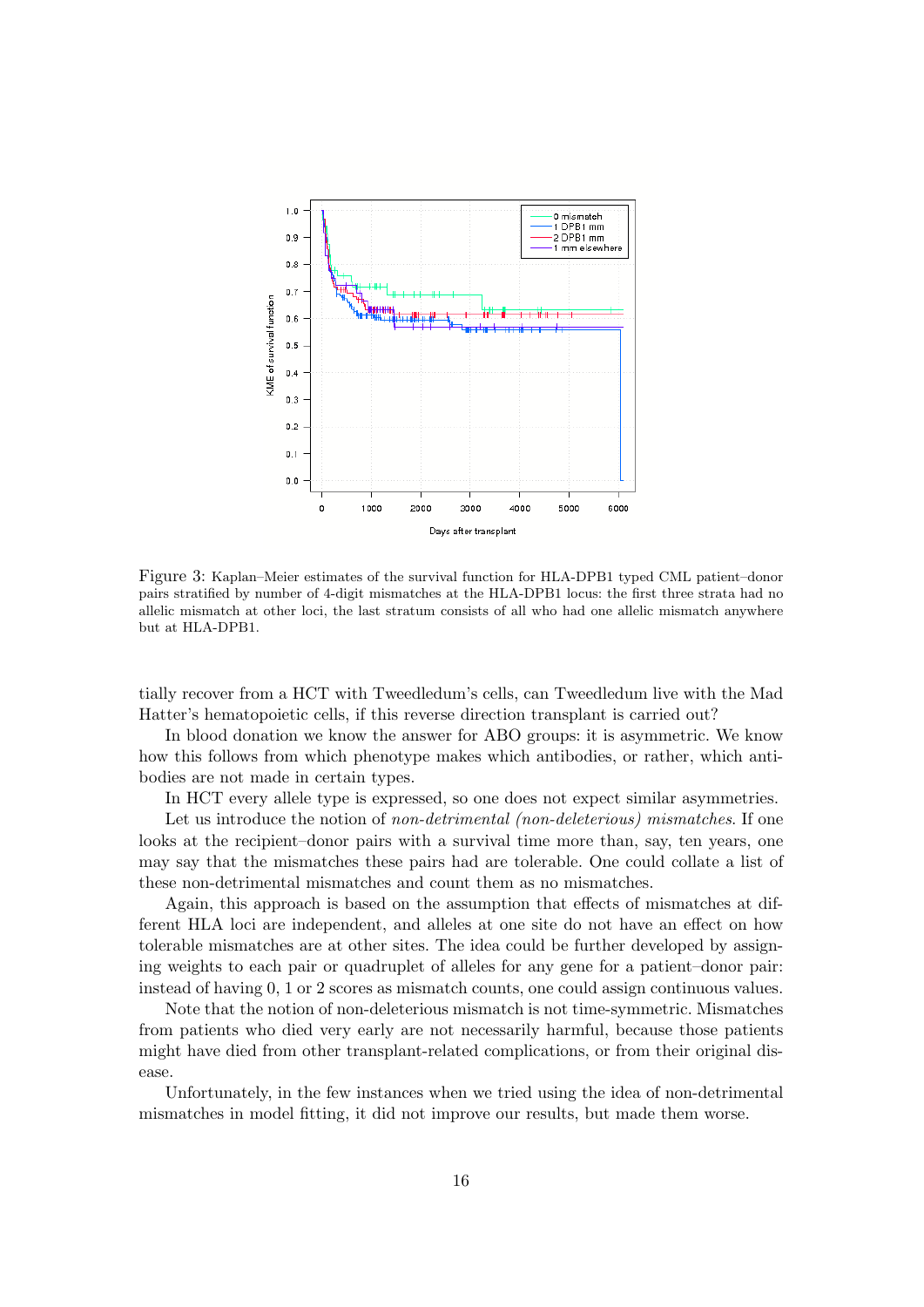

Figure 4: Distribution of time until event. The observed event is either census (top), or death (bottom). Note the different scaling on  $y$  axes.

If we use the non-detrimental mismatch approach to investigate recipient–donor symmetry, we can find pairs of recipient–donor pairs where the same mismatch occurred 'in both directions': once recipient had alleles  $(a_1, a_2)$  and the donor had  $(b_1, b_2)$ , on the other occasion the donor had  $(a_1, a_2)$  and the recipient  $(b_1, b_2)$ . This never happens in blood donation. There are examples for symmetric mismatches at HLA-A, -C and - DPB1 genes where both patients were censored after more than 5 years post-transplant: A\*0201, A\*6801 and A\*0201, A\*6901 (1 match); Cw\*0304, Cw\*0401 and Cw\*0401, Cw\*0702 (1 match); DPB1\*0201, DPB1\*0301 and DPB1\*0401, DPB1\*0401 (0 match).

#### 4.4 Partitioning to training and testing data

In order to be able to assess the predictive power of any statistical model we will have proposed, we made preparations for cross-validation. The data was partitioned into a training and a testing set. Later some homogeneous cohorts were partitioned as well, such as patients with same disease, patients with DPB1 types. The ratio of the sizes of the two sets is always two to one.

Two partitioning strategies were used which we call  $\mathcal{P}_1$  and  $\mathcal{P}_2$ . In both cases the censored and uncensored patients were treated separately. In  $\mathcal{P}_1$ , after sorting each group by the time to event, starting from the smallest, two patient–donor pairs from every successive three were randomly chosen and put into the training set, while the third was assigned to the testing set. Under  $\mathcal{P}_2$  simply two thirds of both the censored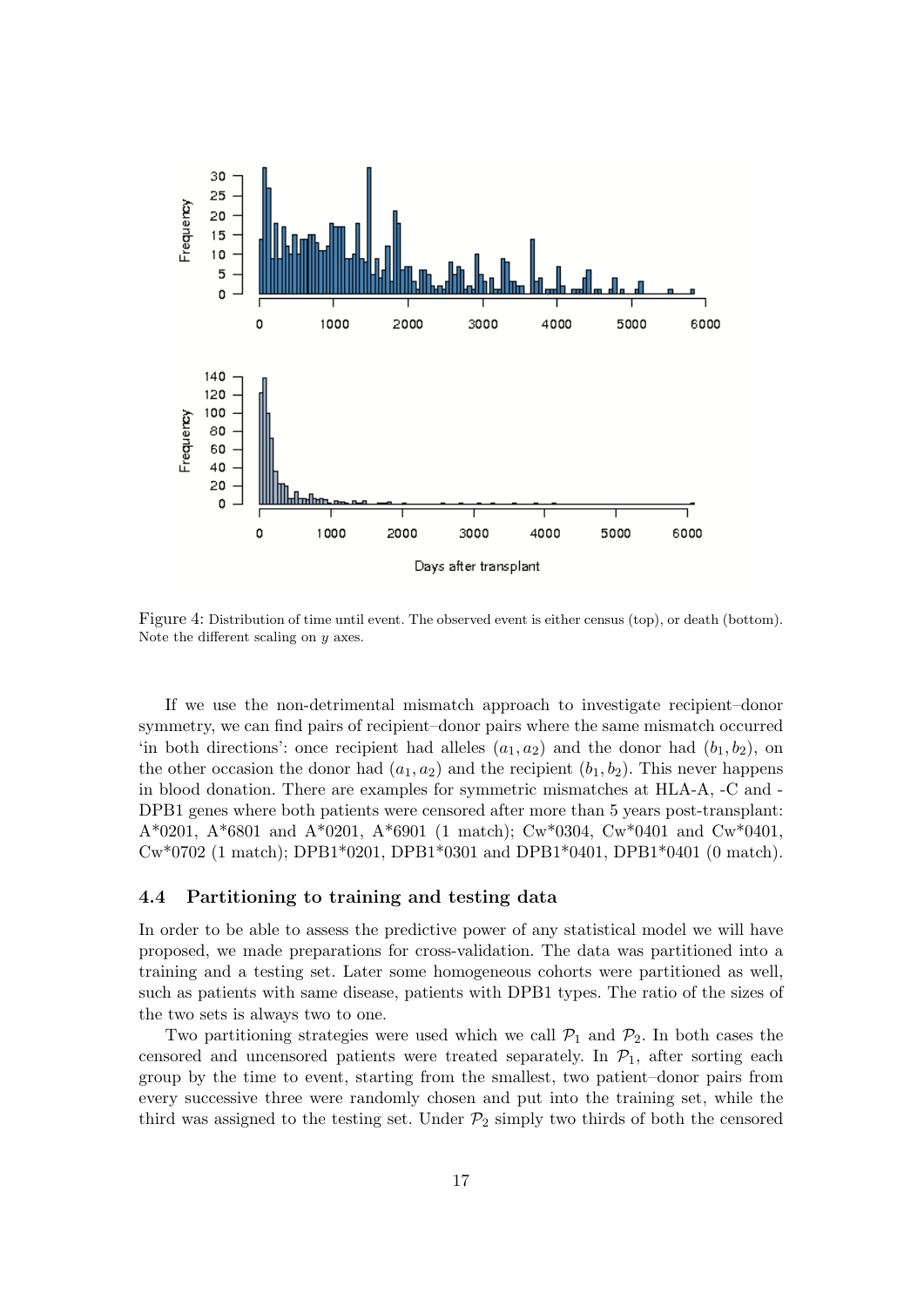and uncensored pairs were randomly picked and put into the training set.

These single random choices were then fixed to form a basis for future model comparisons.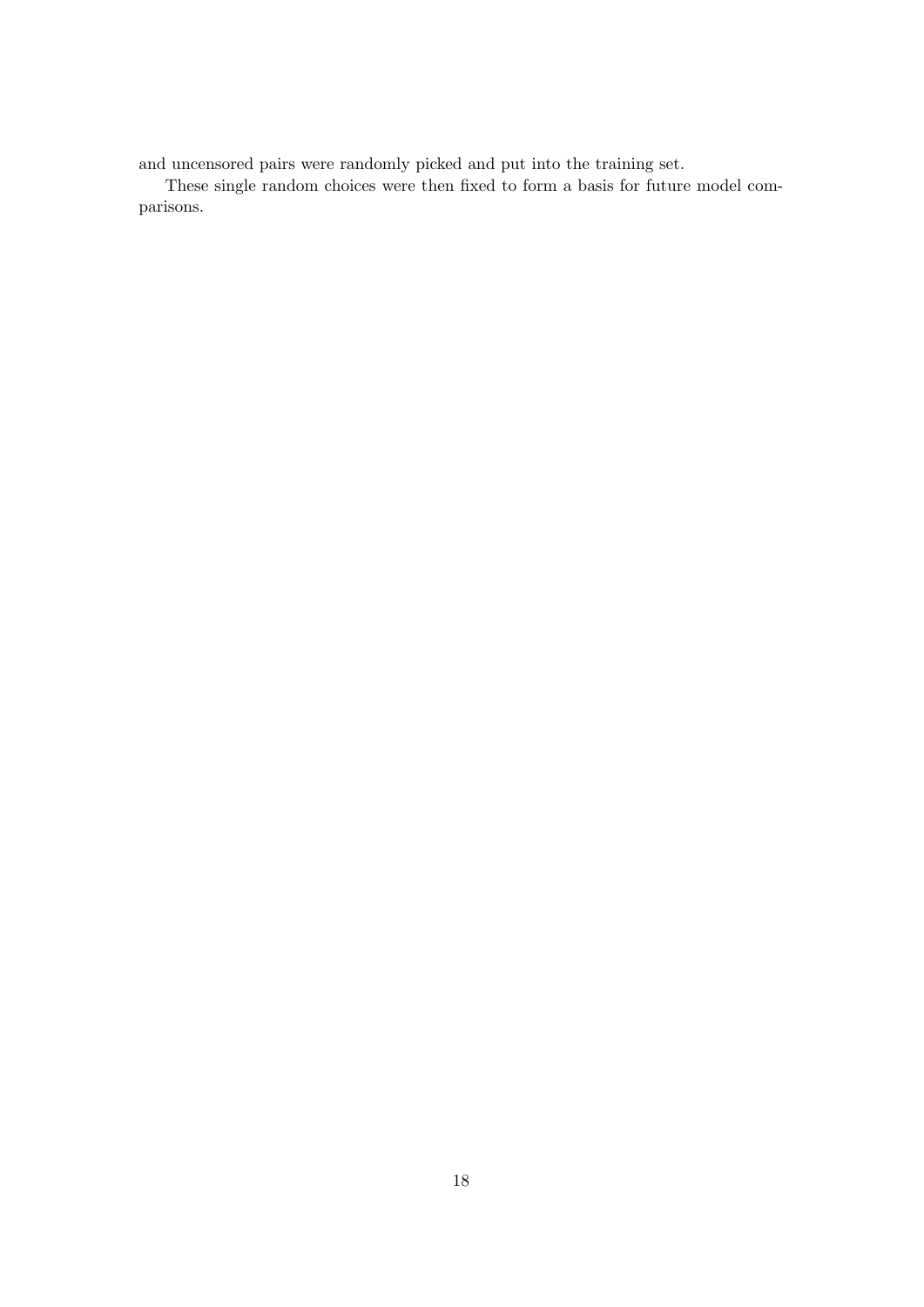## 5 Statistical modelling of the data generating process

We assume that survival times of patients are independent random variables which are all realisations of a parameterised, but otherwise single distribution family. For each individual, parameters of this distribution are planned to be estimated by modifying a general description of the whole sample with a function of individual covariates (diagnosis, age, gender, HLA matching between donor and patient).

Note that some further important factors are unknown and cannot be used among the explanatory variables. Probably some stratification by disease progression (pretransplant risk status) would have been useful, similarly stratification by pre- and posttransplant regimens, or by year (or decade) when transplantations were carried out (the last two are obviously connected).

#### 5.1 Competing risks model

Understanding and modelling the censoring process are crucial to make good use of the survival-type data. According to Klein & Moeschberger<sup>17</sup> (Section 3.2), the most common right censoring strategies are

- censoring after a fixed time has passed since the subject had entered the study,
- censoring at a fixed terminal point, in which case subjects may enter the study at different times,
- censoring at the time when the failure number reaches a predetermined proportion of subjects.

As we did not know anything about the censoring used in generating our dataset, we assumed random censoring. Under this assumption census is a competing risk to death.

Generally, competing risks models are used to describe that a subject may encounter different failures (e.g. an individual may contract heart disease or cancer). Here we assume every recipient had an unknown random time to census, and an independent, unknown time to death. Whichever is first is observed and recorded. Hence the observation is the minimum of two independent random variables and the indicator which one was actually observed.

Note the symmetry here. Under this competing risks model the death can be seen as a censoring event too: it hides the actual time of the census. We will exploit this duality in the next section.

#### 5.2 Reference distributions of the time until either of the events

At this stage we try to find two families of distributions that mimic the distribution of the observed census and death times reasonably well. We write  $F_C$  for the cdf of our approximation to the time until census, and  $F<sub>D</sub>$  for the cdf of the time until death. We search for these distributions among the absolutely continuous distributions, and we denote their pdfs by  $f_C$  and  $f_D$ , respectively. At present we suppose every patient has the same universal  $F_C$  and  $F_D$ .

In order to find these distributions, the respective hazard functions were estimated from the observed data by the non-parametric Nelson–Aalen estimator (which was introduced in Section 3.3). Figure 5 shows these estimates after smoothing. With the same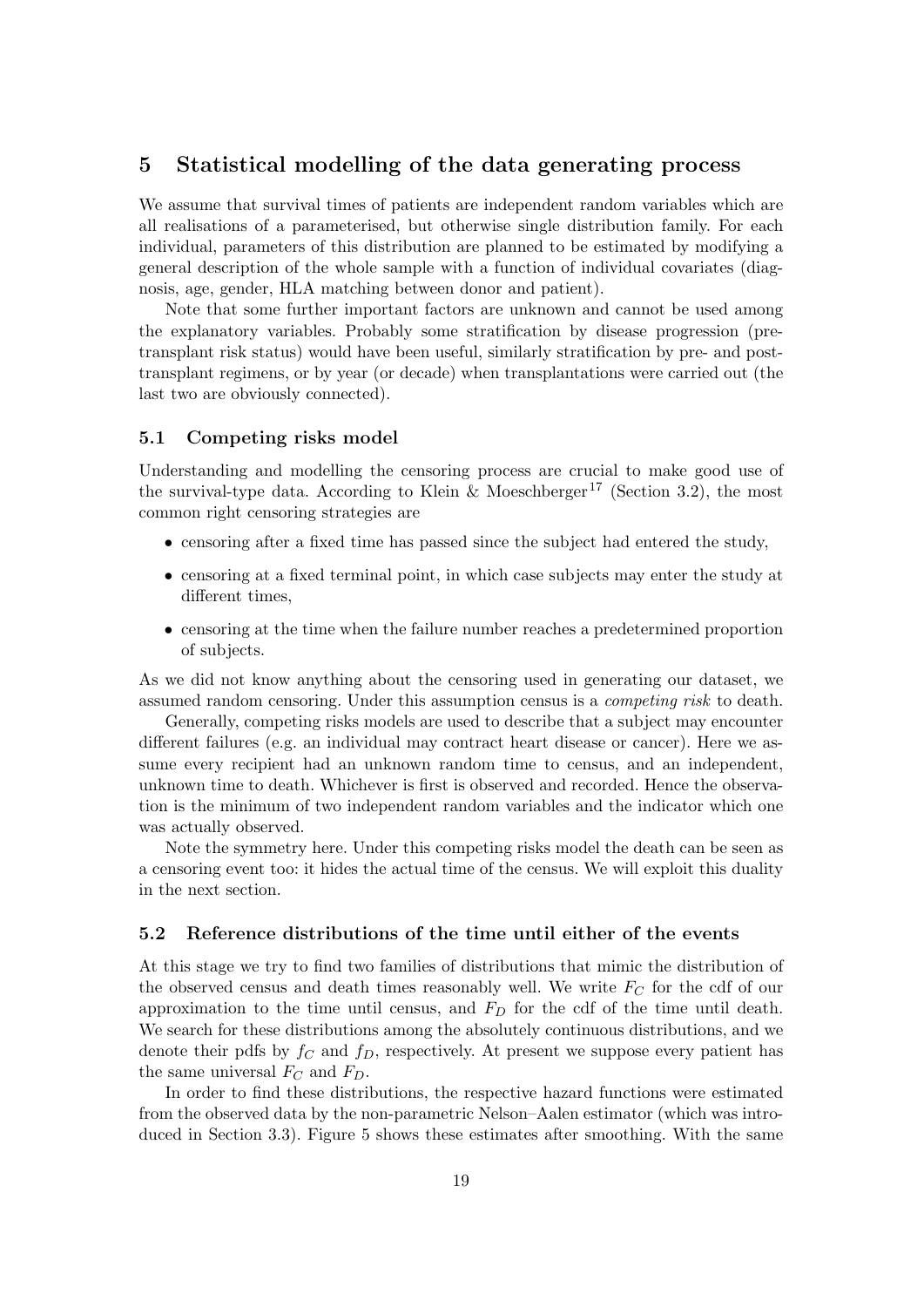technique, estimates of the two pdfs can be drawn as well (graph not shown). These visualisations guided us to find appropriate parametric distributions for our statistical model.



Figure 5: Nelson–Aalen estimates of hazard functions smoothed with an Epanechnikov kernel. Bandwidths of the smoothing (in days) is given in the legend.

The maximum likelihood approach is used to find well fitting distributions.  $C_i$  (i  $\in$  $\{1,\ldots,I\}$  denoting the days when census happened,  $D_j$   $(j \in \{1,\ldots,J\})$  the days of uncensored events, the likelihood<sup>∗</sup> of the data is

$$
L \propto \prod_{i=1}^{I} f_C(C_i) \Big( 1 - F_D(C_i) \Big) \prod_{j=1}^{J} f_D(D_j) \Big( 1 - F_C(D_j) \Big).
$$

By reorganising,

$$
L \propto \left( \prod_{i=1}^{I} f_C(C_i) \prod_{j=1}^{J} \left( 1 - F_C(D_j) \right) \right) \left( \prod_{i=1}^{I} \left( 1 - F_D(C_i) \right) \prod_{j=1}^{J} f_D(D_j) \right). \tag{1}
$$

Because the first factor only depends on  $F_C$ , while the second one only on  $F_D$ , the likelihood can be maximised by independently maximising the first and the second factors.

In order to ascertain that forthcoming calculations would be kept simple, we were looking for distributions that have at most two parameters.

<sup>∗</sup>We write proportionality instead of equality because we omit a constant factor which comes from the time ordering of our observations and which does not depend on  $C_i$ s,  $D_i$ s or any unknown parameters. An explanation of this with further references can be found in Maller & Zhou  $(1996)^{19}$ , pp 98–99.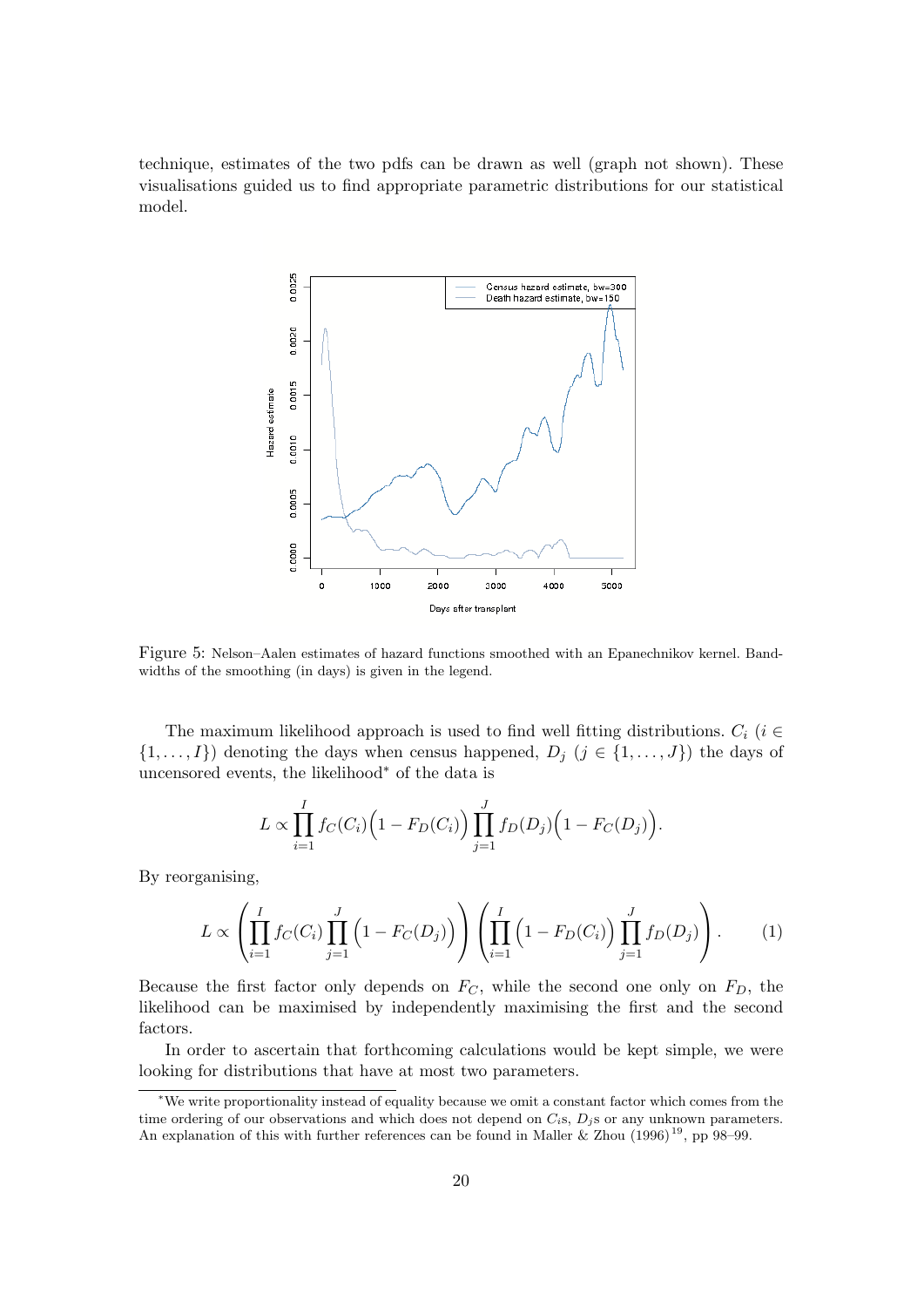Maximal log-likelihood values for a few different distributions are presented in Table 4. We found that from our proposed distributions the log-normal distribution gave the best fit for the time until death, and the one with linear hazard function for the day of census.

| Distribution of $C$          | Value for $1^{st}$ factor | Value for $1^{st}$ factor, $\mathcal{P}_1$ tr. set |
|------------------------------|---------------------------|----------------------------------------------------|
| $h_C(t) = at + b$            | -5979                     | -3987                                              |
| Gompertz $(\alpha,\beta)$    | $-5980$                   | $-3987$                                            |
| Weibull $(k,\lambda)$        | $-5982$                   | $-3989$                                            |
| $h_C(t) = at^2 + b$          | -5984                     | $-3990$                                            |
| $h_C(t) = at^3 + b$          | $-5988$                   | $-3993$                                            |
| $\text{Gamma}(\alpha,\beta)$ | -5988                     | $-3993$                                            |
| Exponential( $\lambda$ )     | $-6016$                   | $-4011$                                            |
| Log-logistic( $\alpha,\mu$ ) | $-6044$                   | $-4031$                                            |
| Log-normal $(\mu,\sigma)$    | $-6084$                   | $-4061$                                            |
| Distribution of D            | Value for $2^{nd}$ factor | Value for $2^{nd}$ factor, $P_1$ tr. set           |
| Log-normal $(\mu,\sigma)$    | $-5075$                   | -3383                                              |
| Log-logistic( $\alpha,\mu$ ) | $-5107$                   | -3405                                              |
| Weibull $(k,\lambda)$        | $-5156$                   | -3437                                              |
| $\text{Gamma}(\alpha,\beta)$ | -5192                     | -3462                                              |
| $h_D(t) = at + b$            | $-5357$                   | $-3572$                                            |
| Exponential( $\lambda$ )     | $-5452$                   | $-3635$                                            |

Table 4: Maximum log-likelihood values of the two factors of Equation 1 with different distributions assumed. The first table gives  $\max \log(\prod_i f_C(C_i) \prod_j (1 - F_C(D_j)))$  values, while the second one gives  $\max \log(\prod_i (1 - F_D(C_i)) \prod_j f_D(D_j))$  values. In rows with  $h_C$  or  $h_D$  the respective distributions are derived from the given hazard functions which uniquely determine them, as it was stated in Section 3.2. The middle column gives these values for the whole dataset, while the last column only uses the data of the  $P_1$  training set (as explained in Section 4.4).

Figures 6 & 7 show Kaplan–Meier estimates of the survival function against the survival functions of the two best and some other approximations when census or death is the uncensored event type, respectively. Parameters for the distributions are the maximum likelihood estimates.

The model fit to time-to-census data is very good, but this turns out to be unimportant: as we believe that genetic information only affects time-to-death, and not time-tocensus, we will no longer work with the first factor of Equation 1.

The fit of our models to survival time is poor yet, therefore we have to carry on searching for a better model.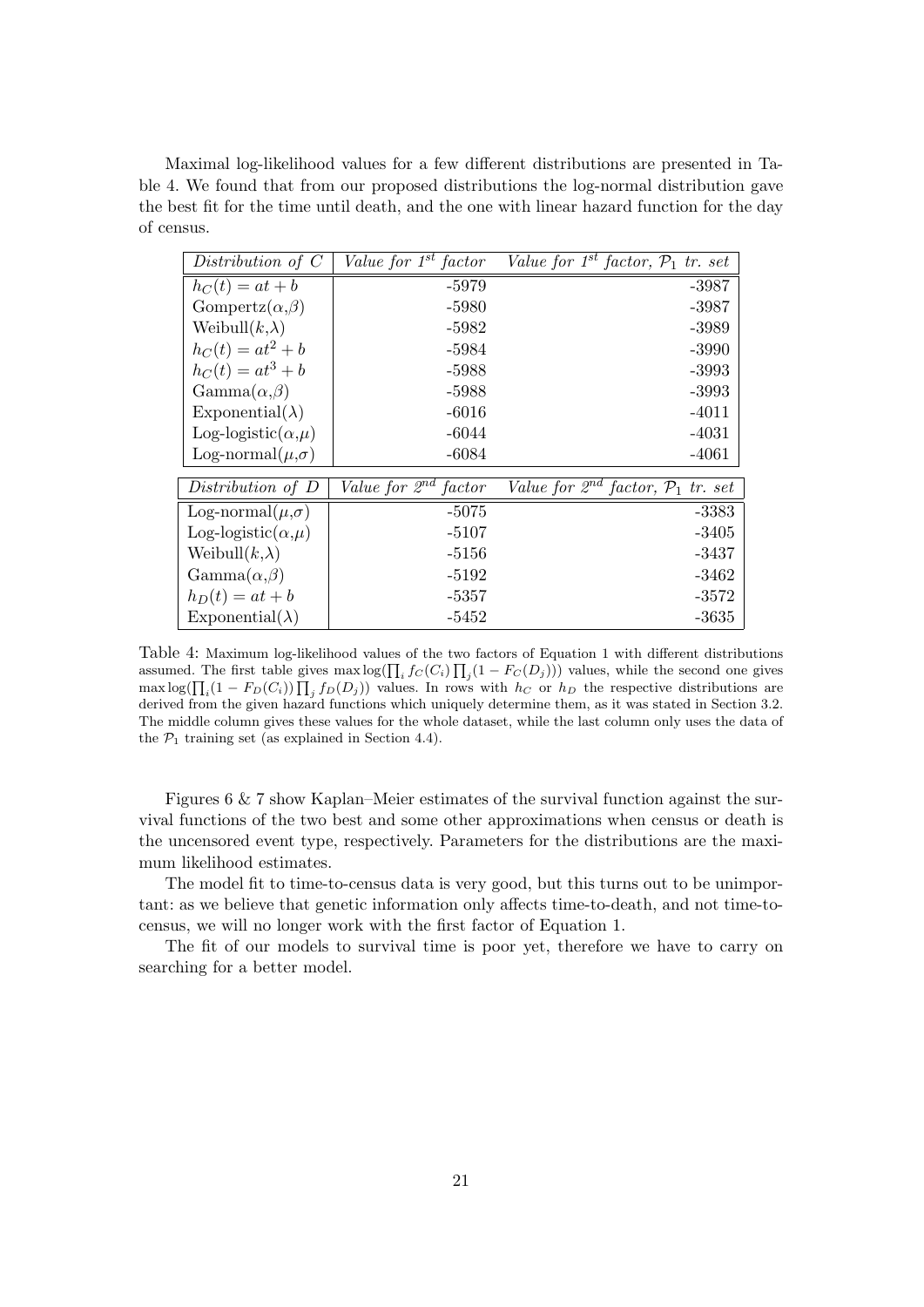

Figure 6: Kaplan–Meier estimate of the survival function for the whole patient population when the census plays the role of death and actual death is treated as census. Survival functions of some parametric models of the random time until census.



Figure 7: Kaplan–Meier estimate of the survival function for the whole patient population and some of its parametric approximations.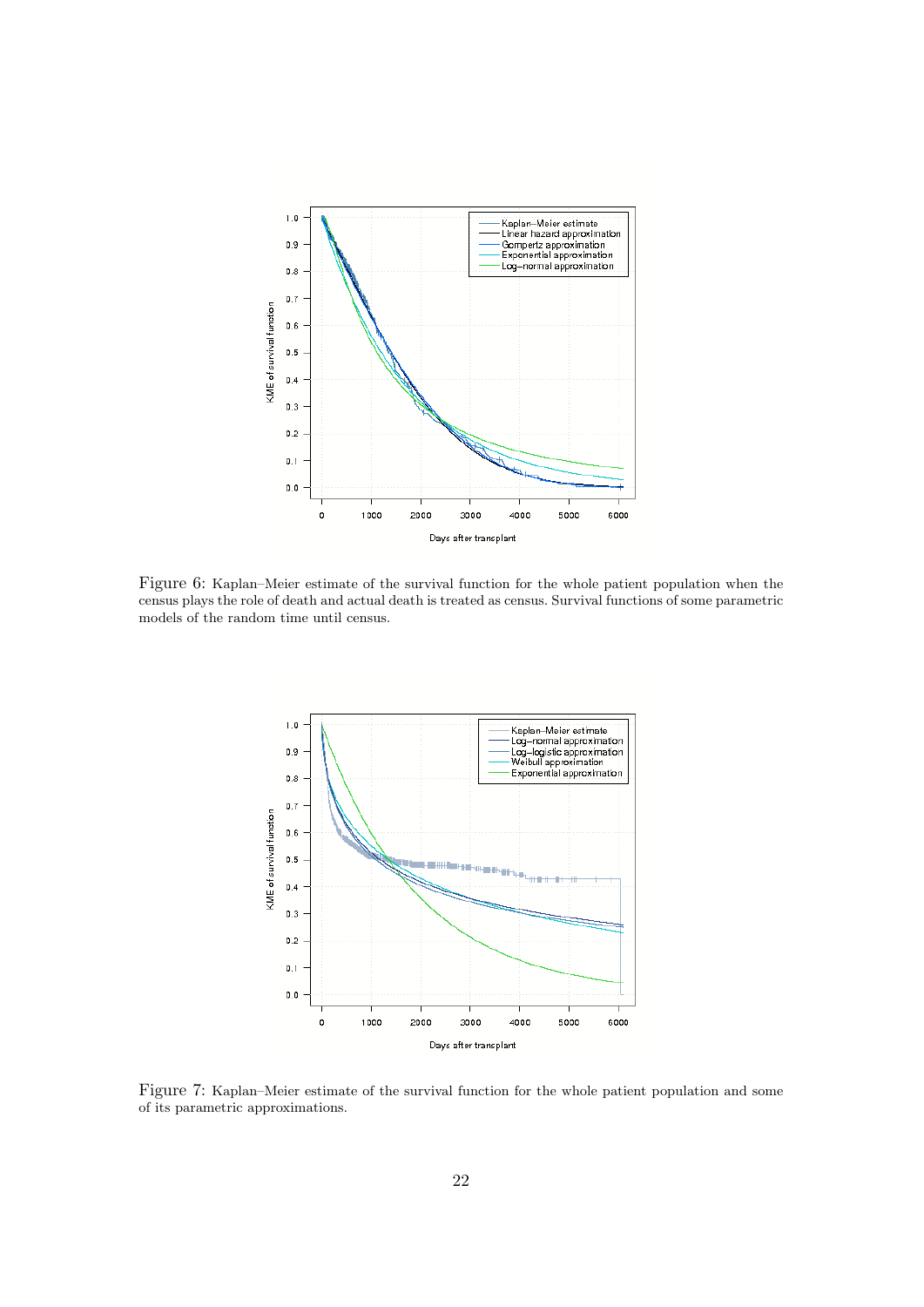#### 5.3 Mixture models for survival time: mixture model with immunes

The Kaplan–Meier curves that describe the surviving proportion of the patient population seem to level off after some years, modulo we exclude the last patient from our data. This observation suggests there are (as Maller & Zhou call them) immunes in the population<sup>19</sup>, that is, patients who are cured. This assumption leads to a *mixture model* with immunes.

Mathematically, this means that only a  $p$  proportion of the population is mortal  $(0 < p < 1)$  and, under this model,  $1 - p$  proportion of the patients are immortal: they will never die, or equivalently, their survival time is  $\infty$ . As a consequence, the new cdf  $F_D^*$  will specify a subdistribution, which is almost the same as a distribution, with the exception that

$$
\lim_{t \to \infty} F_D^*(t) < 1.
$$

Given any cdf  $F_D$  we have been working with so far and a  $p(0 < p < 1)$ , one can easily derive the new  $F_D^*$  by setting  $F_D^* = pF_D$ . It follows that there exists a pdf, and it is  $f_D^* = pf_D$ . The likelihood to maximise is

$$
L \propto \prod_{i=1}^{I} \left(1 - F_D^*(C_i)\right) \prod_{j=1}^{J} f_D^*(D_j) = \prod_{i=1}^{I} \left(1 - pF_D(C_i)\right) \prod_{j=1}^{J} \left(pf_D(D_j)\right).
$$

Now there is the extra  $p$  variable in the maximisation in addition to the parameters of  $F_D$ .

If one does the log-likelihood maximisation for all the distributions which have been tested so far, one will find that the one with maximum log-likelihood is the log-normal distribution again (log-likelihood of the whole dataset: −4968), followed by the loglogistic distribution (−4970), the improper Gompertz mixture model with immunes (−5003), the Weibull distribution (−5035), the improper Gompertz distribution without immunes (−5038), and others. (The improper Gompertz is already a subdistribution even without introducing immunes to it.<sup>19</sup>) p is estimated 0.53–0.54 unanimously.

The fit of these models to the data is shown in Figure 8. This result is still not satisfactory, particularly because of the existence of immortals, which is an assumption one is reluctant to make.

#### 5.4 Mixture model with two distributions

The best description of the random time until death we found is a mixture model, which models the distribution of the time-to-event as a mixture of early failure and late failure distributions. Let  $F_E$  and  $F_L$  denote their cdfs, both having pdfs:  $f_E$  and  $f_L$ . Here we assume that a  $q$  ( $0 \leq q \leq 1$ ) proportion of patients die from early, and  $1 - q$  die from late failure.

At this low level of complexity it is probably not essential to define what we model with early and late failures. However, we can still say some words about it: early should mean lethal complications from the transplantation (e.g. sinusoidal obstruction syndrome, transplantation-related lung injury, transplantation-related infections, immunodeficiency caused by acute GVHD and its treatment with corticosteroids might lead to life-threatening fungal infection, graft rejection, relapse), while late failure might mean both transplant-related causes (immunodeficiency caused by prolonged corticosteroid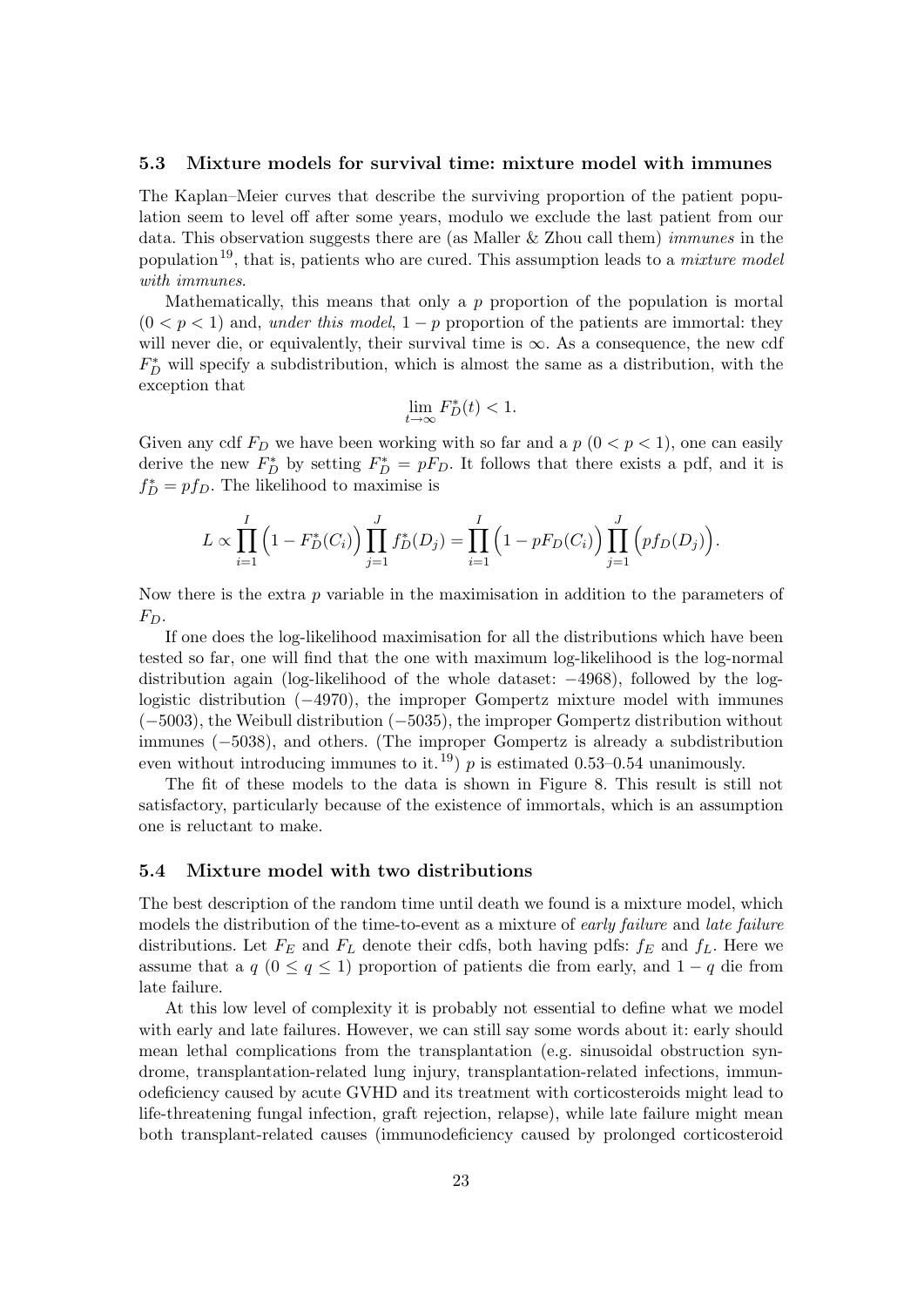

Figure 8: Kaplan–Meier estimate of the survival function for the whole patient population and some of its mixture model approximations with immunes.

treatment of potential chronic GVHD, secondary cancers)<sup>4,8</sup>, and other causes of death that occur independently of the transplant.

Under this model the cdf of the random survival time is  $F_D = qF_E + (1 - q)F_L$ , the pdf is  $f_D = q f_E + (1 - q) f_L$ . We now typically have five parameters: two for each of  $F_E$ and  $F<sub>L</sub>$ , and  $q$ . The likelihood of the data under this model is

$$
L \propto \prod_{i=1}^{I} \left(1 - qF_E(C_i) - (1-q)F_L(C_i)\right) \prod_{j=1}^{J} \left(qf_E(D_j) + (1-q)f_L(D_j)\right).
$$

We assume that both the early and the late failure distributions are one of the following distributions: log-normal, log-logistic, Weibull, gamma, normal, exponential.

Looping through the 36 possible early/late distribution combinations tells us that under the mixture model the maximum achievable log-likelihood of the whole dataset is −4953, and about seven combinations can reach this. We picked the log-normal/lognormal (which was the best with a log-likelihood value of  $-4952.8$ ,  $q = 0.40$ , mean $_F =$ 188 days, mean<sub> $L$ </sub>=9700 years) and the log-normal/exponential models (which was seventh with  $-4953.8$ ,  $q = 0.47$ , mean $E=238$  d, mean $L=62$  y) based on their previous performance and their simplicity.

Figure 9 shows their fit to the Kaplan–Meier estimate of the global survival function.

A comparison of our four best models (the log-normal, the log-normal mixture model with immunes, and the two latest mixture models) based on LRT (Section 3.4) shows that the introduction of new parameters with the mixture models gave a significant  $(P<$ 0.001) improvement in model fit over the non-mixture model, and AIC and BIC values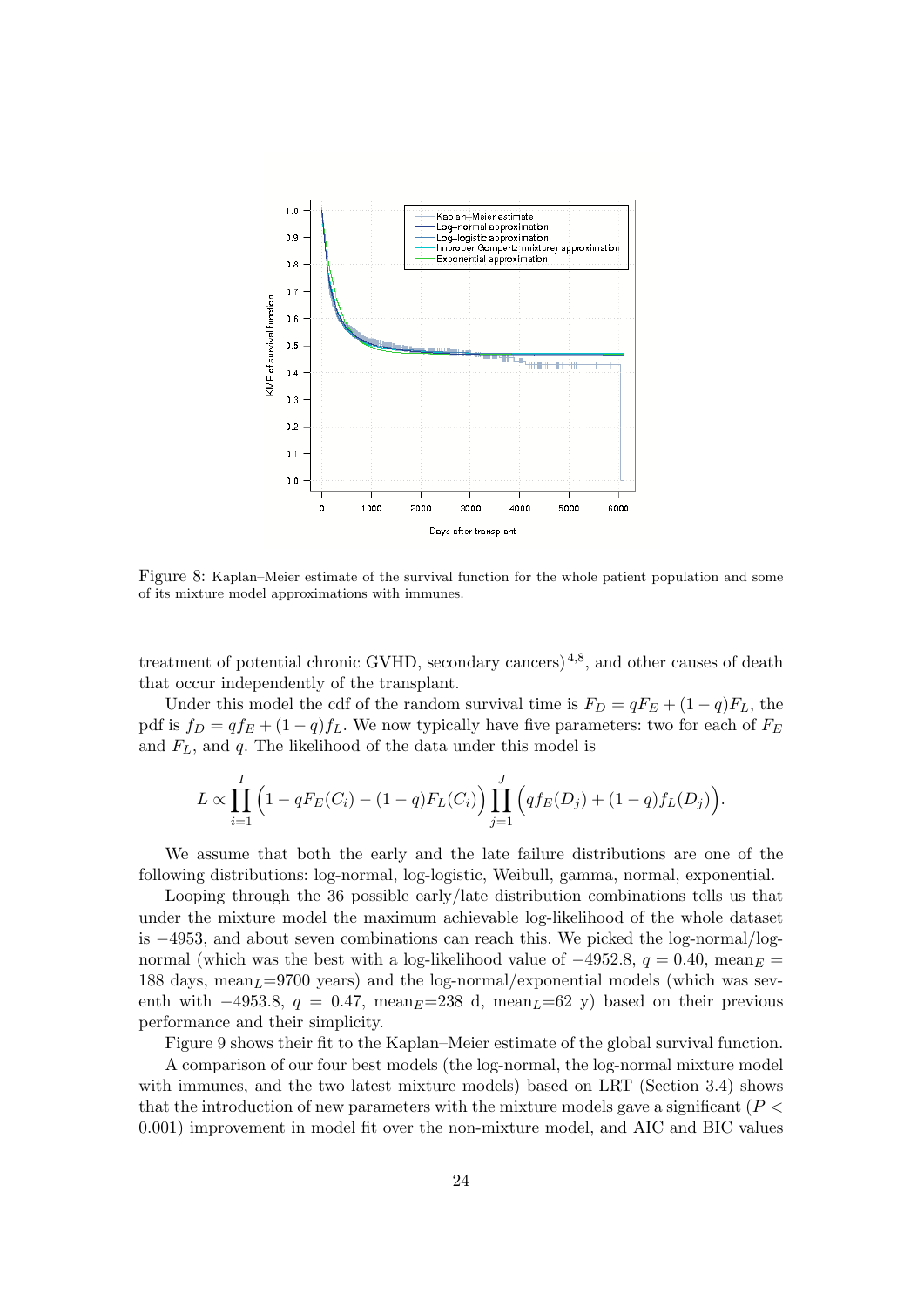

Figure 9: Kaplan–Meier estimate of the survival function for the whole patient population and two mixture model approximations. (The legend gives early failure/late failure distributions, in this order.)

also strongly support the mixture models. With the AIC the log-normal/log-normal, with the BIC the log-normal/exponential is the optimal choice. (Data not shown.)

Assessing predictive performances by estimating the parameters on the training set with MLE, and using these parameters to calculate the log-likelihood of the test set, shows that the mixture models are always better than the basic model, both on the whole dataset and on the three biggest patient cohorts (CML, ALL, AML), when using either  $P_1$  or  $P_2$  partition. One cannot set an unequivocal ranking among the mixture models based on their predictive performances. (Data not shown.)

These tests and the advantage of no need for the modelling assumption of immunes made us use the two latest mixture models.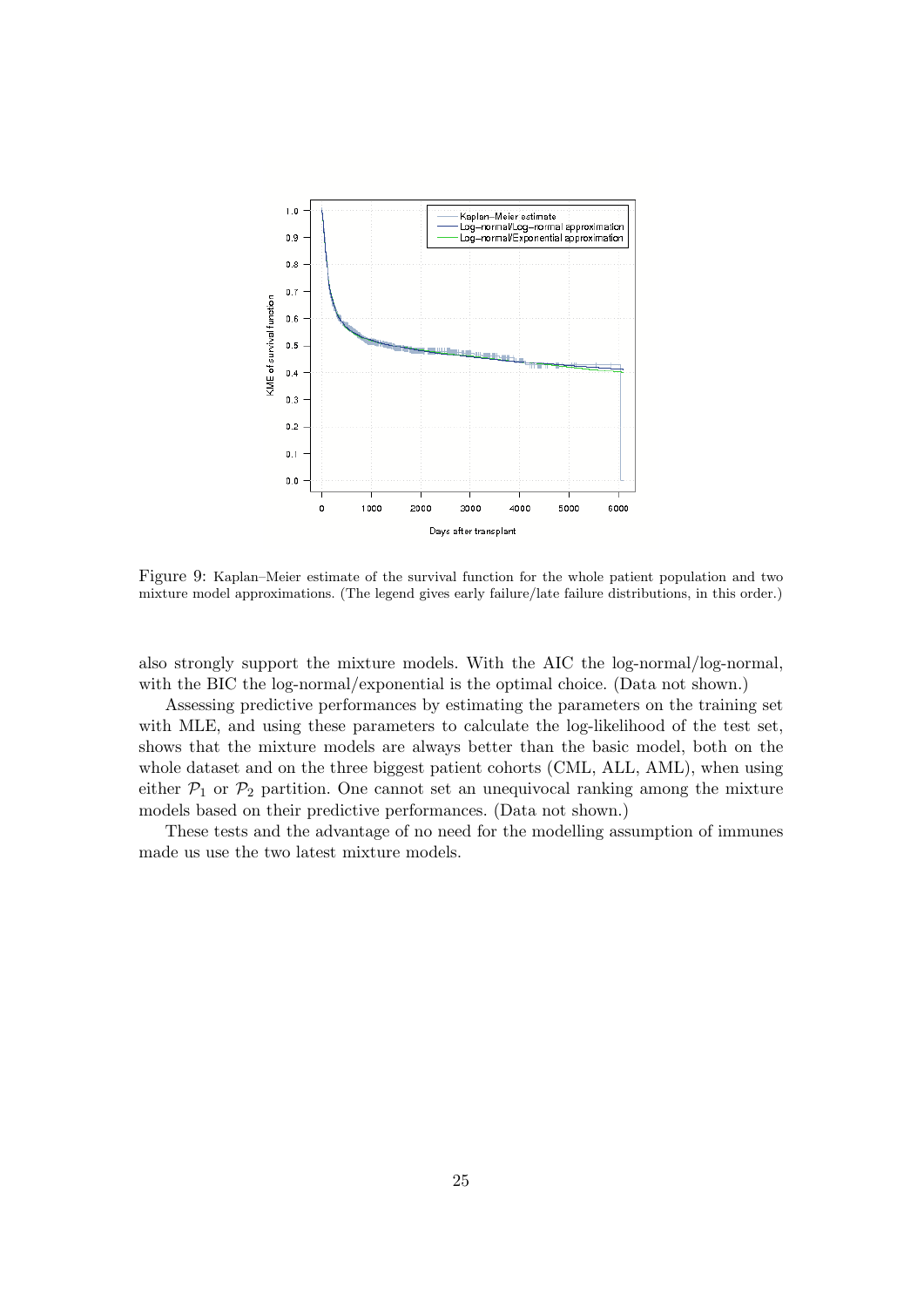## 6 Modelling genetic effects

We reduced the modelling of individual genetic background to counting the number of 4-digit mismatches for each patient–donor pair at each HLA locus and deriving a single value from these.

For pair k the number of mismatches at the six loci are  $X_{k,1}, X_{k,2}, \ldots, X_{k,6} \in$  $\{0,1,2\}^{\dagger}$ . When all types are missing at a locus, it is treated as zero mismatch. Apart from early experiments we always assumed the linear model

$$
\beta_0 + \sum_{r=1}^{6} \beta_r X_{k,r}
$$

to describe the effect of mismatches for patient  $k$ , because this formula resulted in the greatest ML values.

In our mixture models a successful transplant is the one after which the patient dies from late failure (the transplant gives years to their lives). Hence we made our model such that mismatches push patients towards early failure by increasing their individual q through the well-known logistic model:

$$
q_k = \frac{1}{1 + \exp\left(-\left(\beta_0 + \sum_{r=1}^6 \beta_r X_{k,r}\right)\right)}.
$$

We did not include other covariates such as gender or age in our models.

Now our model is wholly defined. This is what was used in a variable selection process to find the genes whose mismatches contribute the most to early deaths of HCT recipients.

Putting a variable into a model means we let its  $\beta_r$  coefficient vary. Leaving it out means we fix  $\beta_r = 0$ . As there are 6 loci, there are  $2^6 - 1 = 63$  possibilities to include at least one variable. We tried fitting each alternative model by letting the chosen  $\beta_r$ s and the parameters of  $F_E$  and  $F_L$  vary. We then compared the resulting log-likelihood values by the LRT, AIC and BIC methods.

Before sharing these results, we describe a test which showed that it is not only noise we are fitting our models to.

Before developing our mixture models we were using the most basic log-normal model. Genetic effects were introduced to the model by multiplying the hazard function of the log-normal distribution by the individual-dependent factor

$$
1 + \sum_{r=1}^{6} \beta_r X_{k,r}.
$$

Using all six  $\beta_r$ s one can determine the ML value of the survival time for the whole patient population and compare this to the ML value with no  $\beta_r$ s, based on AIC or BIC comparison. The AIC values from the MLEs on both the whole set and the training set  $(\mathcal{P}_2)$  in this case) is in favour of introducing the six new variables, such as the AIC on the whole dataset. (The BIC comparison, which puts more penalty on new variables, prefers no  $\beta_r$ s on the training set.)

<sup>&</sup>lt;sup>†</sup>More precisely, between the ambiguous type AB (which is either 01 or 02) and AB or 01 or 02 we counted 0.5 mismatch.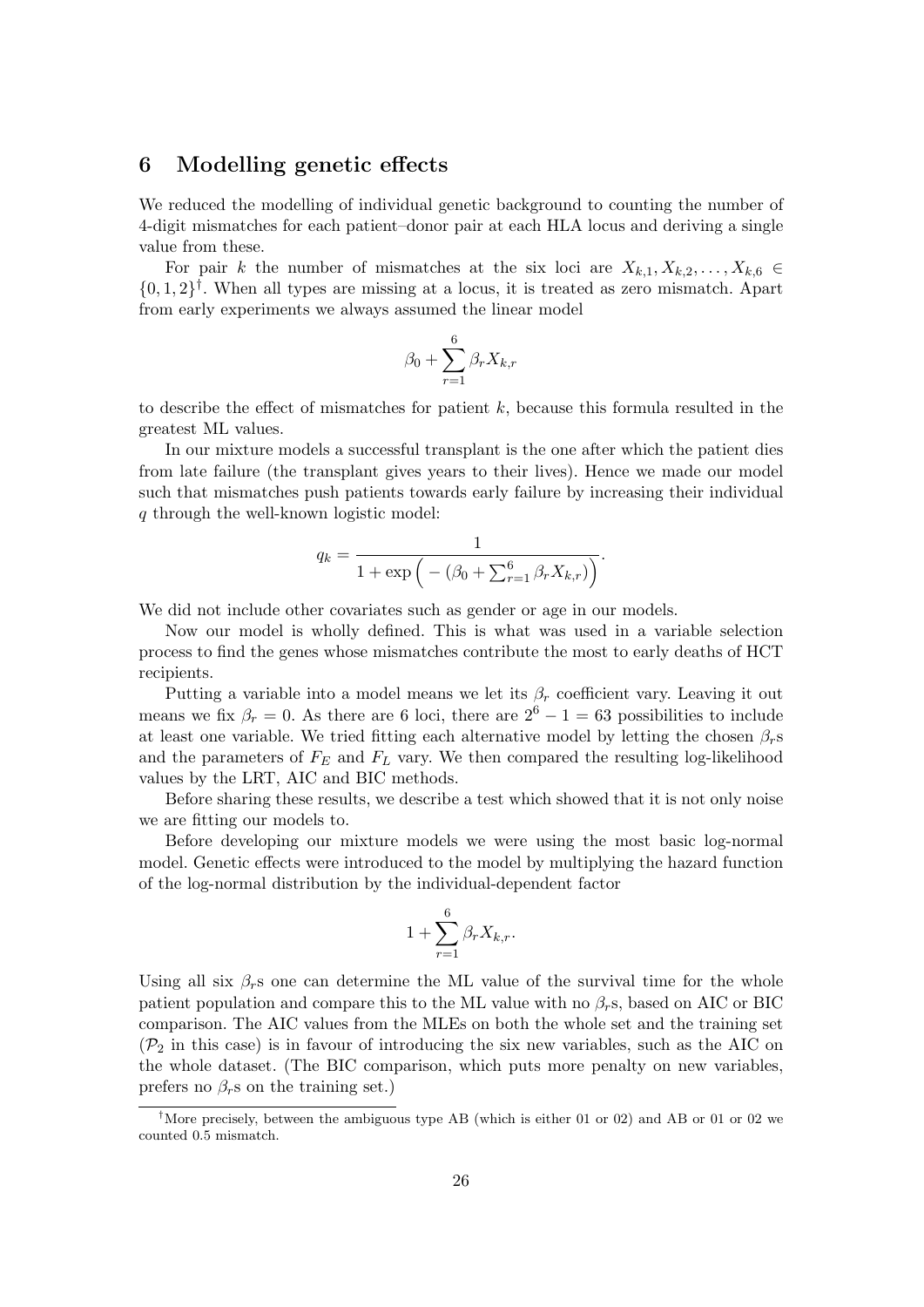Using partition  $\mathcal{P}_2$  to assess the predictive performance on the test set<sup> $\ddagger$ </sup> we get that the prediction with  $\beta_r$ s that were optimised for the training set only is much better than a prediction without  $\beta_r$ s.

The trick was that we carried out the same investigations trying to predict the time until census from HLA information. As we expected, it gave poor results: both the AIC (modestly) and BIC (very pronouncedly) showed that the variables did not improve the fit significantly. Prediction on the test set based on training on the training set improved with the introduction of the  $\beta_r$ s, but only marginally, and we think this has happened by chance. (Data not shown.)

#### 6.1 Computational methods

We ran the variable selection loop through the 63 possibilities for the training set of the whole dataset. Later we did this for the training sets of strata of the whole data (patients stratified by diagnosis).

In each such loop we fitted the model to the training set by each partitioning strategy,  $\mathcal{P}_1$  and  $\mathcal{P}_2$ .

As we did not decide between them, we fitted both the log-normal/log-normal and the log-normal/exponential mixture models.

To increase our chance of finding the real maximum of the log-likelihood, we initialised the iterative numerical optimisation with two slightly different parameter settings ( $\beta_0$ ,  $\beta_r$ s and parameters of the early and late failure distributions) for two separate runs.

Altogether, for each studied patient cohort and each 63 variable combinations we ran  $2 \times 2 \times 2 = 8$  optimisation algorithms. For the whole population this took about 30 hours on a desktop computer.

For each 63 combination of variables, for each of the two mixture models and two partitions the smaller ML value from the two runs was discarded. Within the results of each four set of variable selection loops, the 63 variable combinations were listed in order of their AIC or BIC values on the respective training sets separately.

For each of the two mixture models, and for each of the two ranking aspects (AIC or BIC) separately, a consensus ranking was compiled from the two partitions.<sup>§</sup>

Then compared these results between the two different mixture models, chose variable combinations which were among the best for both models, and collated a list of these best variable combinations for both AIC and BIC separately.

Typically, there was not much difference between rankings with log-normal/lognormal versus log-normal/exponential mixture models, but there was considerable variation between the rankings with  $\mathcal{P}_1$  or  $\mathcal{P}_2$  partitions.

Running the numerical optimisation with different initialisations proved very important, because the differences for the same computation with different initial values differed with a quantity comparable, or just slightly less than the breadth of the interval

<sup>&</sup>lt;sup>‡</sup>This is the test for which we defined  $\mathcal{P}_2$ ;  $\mathcal{P}_1$  would have probably been too homogeneous for these tests to show strong results.

<sup>&</sup>lt;sup>§</sup>We chose the best combinations by starting from the best ML values for either  $\mathcal{P}_1$  or  $\mathcal{P}_2$ , and the variable combinations which were among the best with respect to their ranking in both partitions were selected. With this method we collected roughly the best five variable combinations, or we searched through the best 10 of 63 for both  $P_1$  and  $P_2$ , and selected all which appeared in both.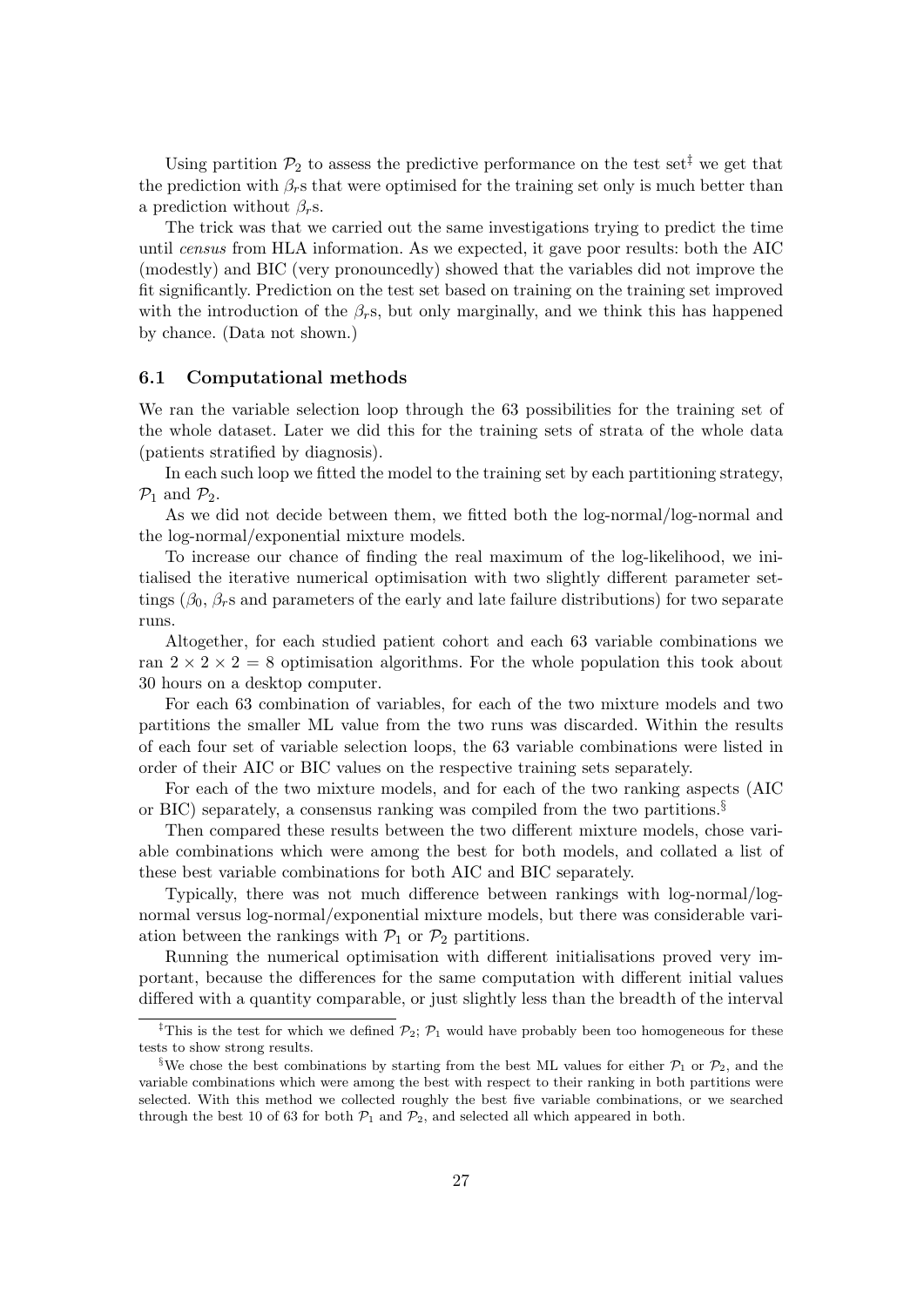spanned by the 63 ML values in some instances (but always for a minority of the 63 combinations only).

The probable effect of this numerical issue is that in a few cases a few good combinations of explanatory variables ended up with worse ML values than what they really had, and at worse positions in the ranking than what they had deserved. These combinations might have evaded our attention, but this almost certainly does not mean that what we believe the best combinations are, are poor in reality.

Further, we will compare the predictive performance on the test set of the best models with that of the model without genetic effects. This assessment does not rely on maximisation, so it is free of its pitfalls.

#### 6.2 Results

In presenting our results about which combinations of covariates describe the variation in survival times best, we will first look for trends instead of an ultimate solution.

The variable combinations selection method presented in the previous section gave these as best combinations for the whole dataset, roughly in this order:

AIC (B,C,DP), (B,C,DR,DP), (B,C,DQ,DP), (B,C),

BIC (C), (B,C), (C,DP), (C,DR), (B).

(For brevity we omit the B1 from DRB1, DQB1 and DPB1.)

The most interesting thing is the frequent appearance of the DPB1 variable, since it is not known to have an effect on survival<sup>13</sup>. It is important to note that in this case pairs without their HLA-DPB1 types were assumed they had complete match at this locus.

A glimpse at Table 3 suggests that assuming one mismatch for them is more sensible. The results of the combination selection process with this assumption are the following:

AIC (B,C,DP), (B,C,DR,DP), (B,C,DQ,DP),

BIC (C), (B,C), (C,DP), (C,DR),

that is, the rankings of the best are the same, but in models with variable DPB1 loglikelihood values improve in almost all instances for  $\mathcal{P}_2$ , although only marginally. For  $P_1$  it is not so clear: more improve than how many decrease, and the mean change is positive.

We can make three general observations.

First, the best models under BIC have less variables than the best under AIC. This is simply explained by the fact that BIC puts more penalty on the inclusion of new covariates than AIC.

Second, B and C are the covariates with the most appearances. At least one is always among the variables, but C seems to be more important. It is known that there is strong linkage disequilibrium between HLA-B and -C genes<sup>7</sup>, and a Pearson's chi-squared test shows contingency between the existence of mismatches at these two loci in our data  $(P < 0.00001)$ . So we may well expect if mismatches at one locus show a negative effect on patients' survival, mismatches at the other will as well, because one mismatch at the other locus makes a mismatch (and a negative effect) more likely at the first locus.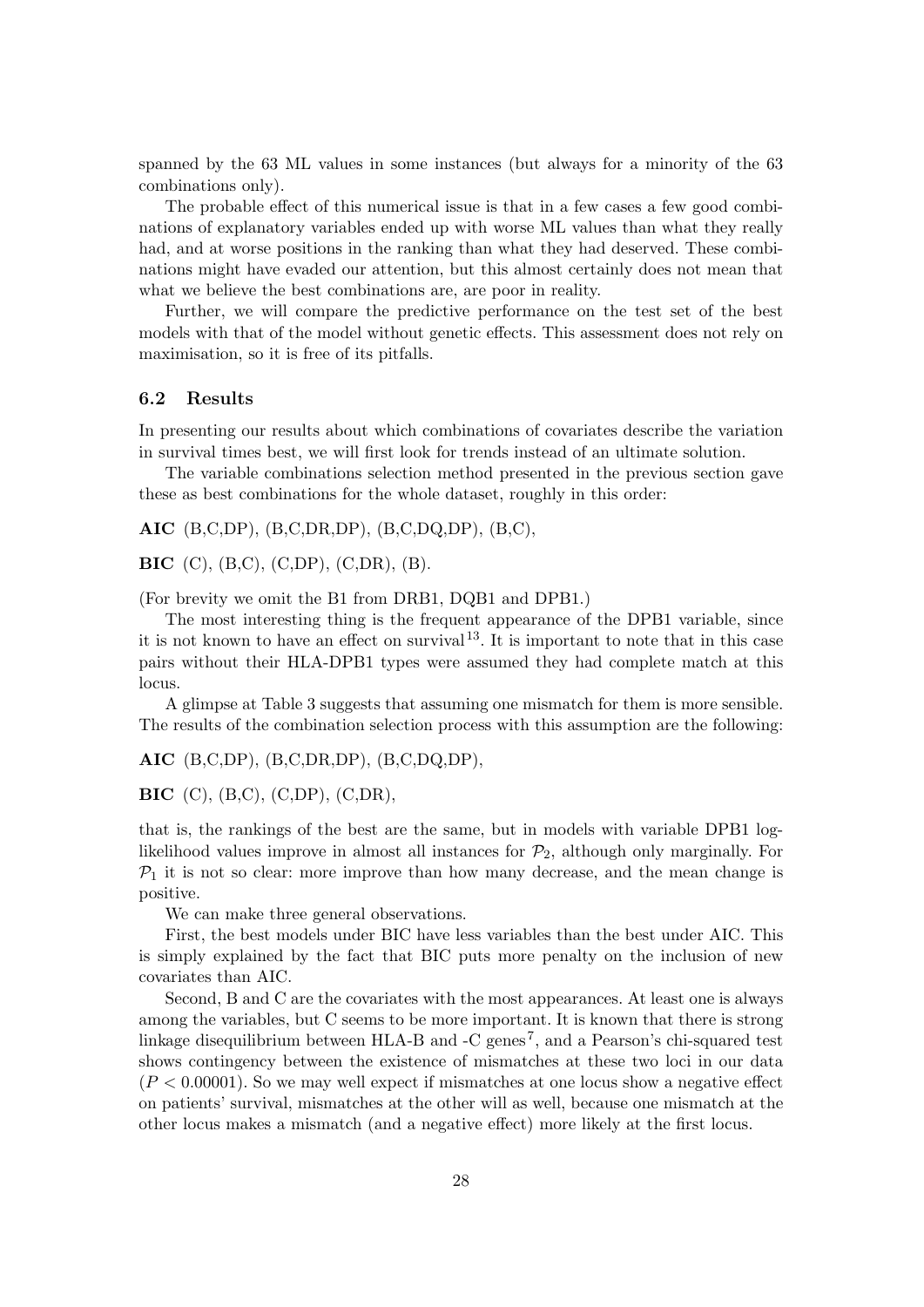Third is the surprising observation that HLA-A is not among the important variables. Actually,  $(A,B,C,DP)$  would be the next best combination under the AIC, but with  $\beta_1$ 0 — that is, a mismatch at HLA-A would improve patients' prospects. We immediately rejected this model.

A closer inspection tells us that in more than half of the 32 combinations where A appears, it has a negative coefficient, and independent of the sign the coefficient is about one order of magnitude smaller than the other  $\beta_{r}$ s. This does not imply that HLA-A matching is not an important determinant of tranplant outcome, but it does not seem to have much effect in our data. Table 3 shows that there are few pairs with A disparity, particularly few with two mismatches. This might explain why A is in such a controversial role.

To further investigate the effect of DPB1 mismatches, we restricted our attention to the 1050 pairs who had this gene typed. The best covariate combinations now are

AIC (B,C,DP), (B,C,DR,DP), (B,C,DQ,DP),

BIC (C), (C,DP), (B,C), (B,C,DP), (B),

very similarly to previous results. (A,B,C,DP) would be the next in the AIC line, now with  $\beta_1 > 0$  (but small). Anyway, it is never entirely clear where to end the list.

At last in this series, in order to filter the potentially distorting factor of diagnosis, results for the homogenised CML patient cohort are given (787 patients who were DPB1 typed):

AIC (B,C,DP),

BIC (C,DP), (B,C), (C).

The rankings are not shown for the 108 DPB1 typed AML and the 85 ALL patients because it turned out that the optimisation led to model overfitting: predictions on the test set were inferior to predictions without taking account of genetic variation. A closer inspection showed that the  $\beta$  values are unrealistically big.

Values for the  $\beta_0$  intercept term are usually between  $(-0.5)$ – $(-0.1)$ , the  $\beta_r$ s (r =  $1, \ldots, 6$  are about 0.2–0.5, and the patient-specific q is typically between 0.3–0.8.

Among the ALL and AML patients  $\beta_r$  values were often hundredfold greater, and  $q_k$ s were distributed throughout the whole [0, 1] interval.

The optimisation can be modified to keep  $\beta_r$ s under control by penalising their absolute values with formulæ like in ridge regression or lasso. Given more time, these investigations should be carried out.

#### 6.3 Assessment of predictive power

A critical part of our model selection process is the testing of covariate combinations (and the complete model) in predicting transplant outcomes in the test set. For this, one determines the MLE of all parameters using data solely from the patients in the training set. Once this is done, one applies these parameters and the genetic covariates of patients of the test set to calculate the log-likelihood of the test set data.

If these log-likelihoods are consistently bigger then log-likelihoods derived from predictions made by the model which does not use individual genetic variation data, then one can be reasonably confident that the covariates increase the predictive power.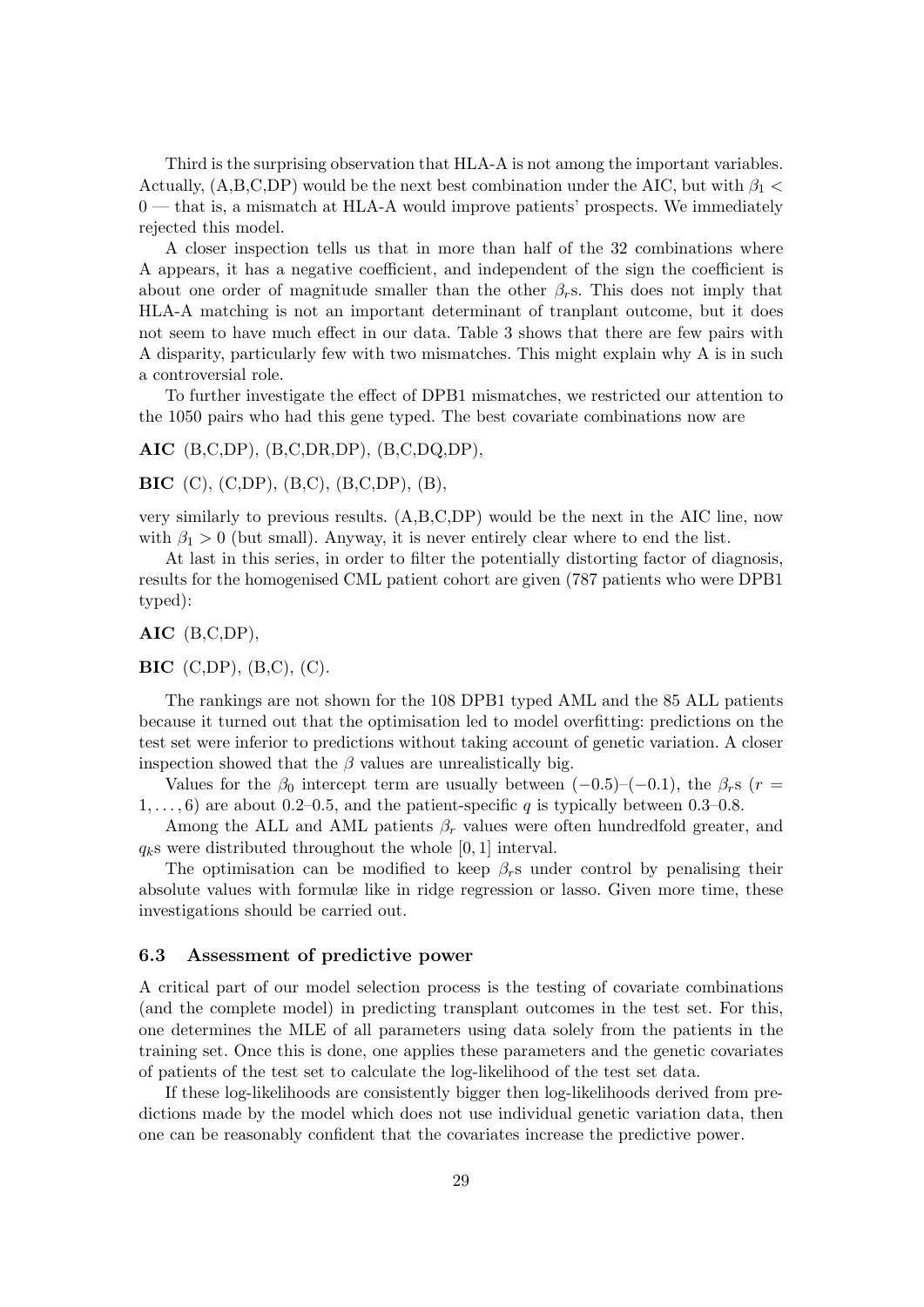

Figure 10: Log-likelihood landscape on the test set for all DPB1 typed recipient–donor pairs, for both mixture models and partitions  $P_1$  and  $P_2$ : histograms of the 63 log-likelihood values for the test set using mismatch counts and parameter values from the training. Coloured blobs represent the value for the combinations (B,C,DR,DP)—green, (B,C,DP)—dark blue, (B,C)—yellow, (C,DP)—light blue, (C)—magenta. Log-likelihood of the prediction without mismatch covariates is in red for reference.

Figure 10 and 11 shows log-likelihood values of the test set of predictions from five of our best covariate combinations:  $(B, C, DR, DP)$ ,  $(B, C, DP)$ ,  $(B, C)$ ,  $(C, DP)$  and  $(C)$ . Figure 10 uses the whole DPB1 typed population, and Figure 11 restricts this to the CML patiens.

Each five combination predicts reasonably well. More covariates typically mean more extreme behaviour compared to others: they are sometimes the best among the five, sometimes the worst, even falling below the reference without covariates. This behaviour indicates slight overfitting with too many parameters.

However, starting from the simplest, (C) is always better than the reference, such as (C,DP). These two are the most robust combinations of variables to describe the effect of genetic variation in our data.

If one has to choose only one, then (C,DP) seems to be the best compromise between good fit on training set, small number of covariates, and reasonable predictive power on the test set.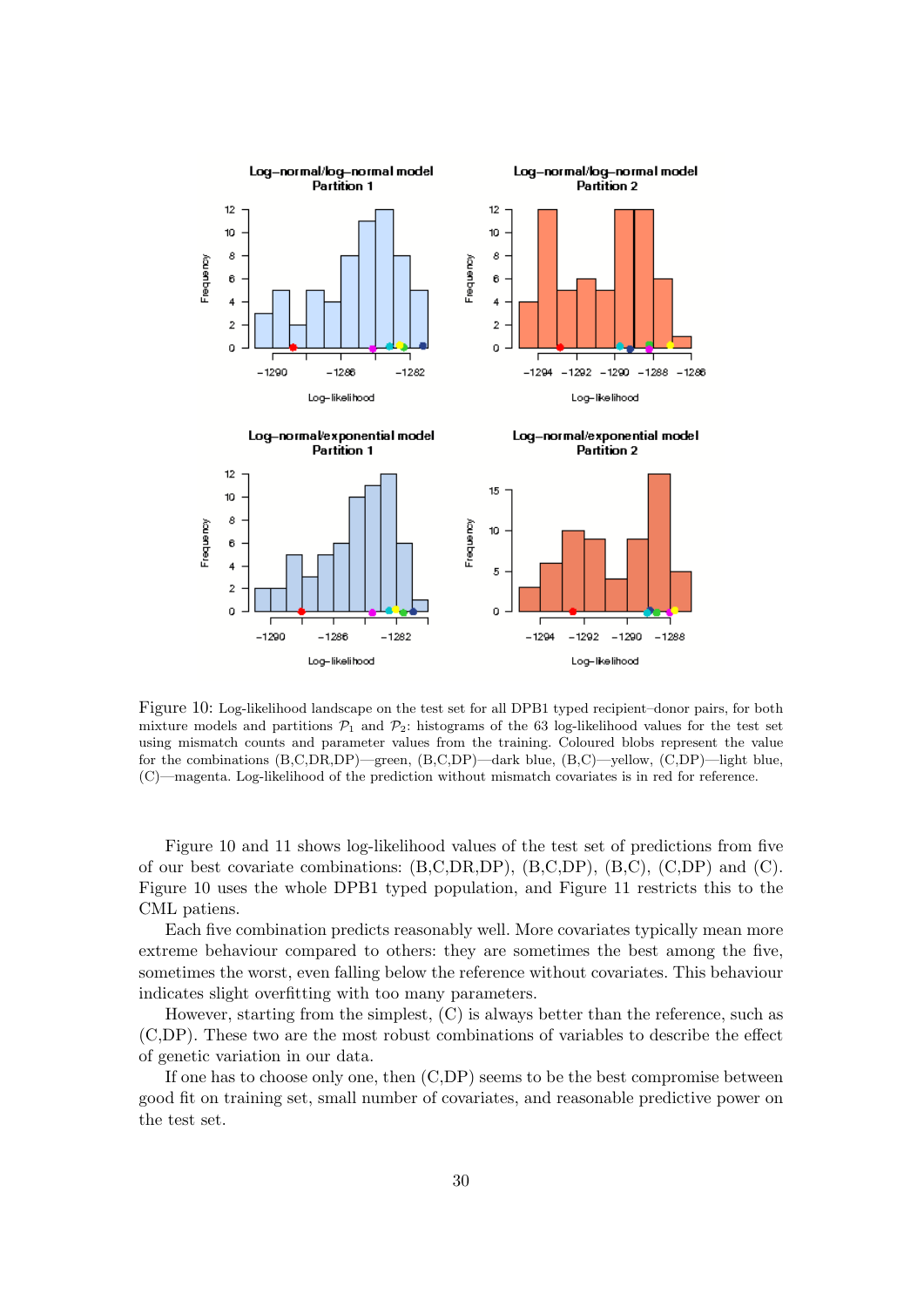

Figure 11: Log-likelihood landscape on the test set for all DPB1 typed CML patients, for both mixture models and partitions  $P_1$  and  $P_2$ : histograms of the 63 log-likelihood values for the test set using mismatch counts and parameter values from the training. Coloured blobs represent the value for the combinations (B,C,DR,DP)—green, (B,C,DP)—dark blue, (B,C)—yellow, (C,DP)—light blue, (C) magenta. Log-likelihood of the prediction without mismatch covariates is in red for reference.

A LRT shows that the inclusion of the C or the (C,DP) covariates brings significant improvement over the basic model. The p-values for the training set of the patients who were DPB1 typed are 0.00013 for C, 0.00007 for (C,DP). For the training set of DPB1 typed CML patients these values are 0.0016 and 0.0008, respectively. (All these numbers are the worst cases among the four different cases: two distributions, two partitions.)

The CML population is a very large subset of the whole population; it is not surprising that we get similar results on both sets. Therefore it would be very interesting to carry out these tests for ALL and AML patients with more attention to good penalty schemes.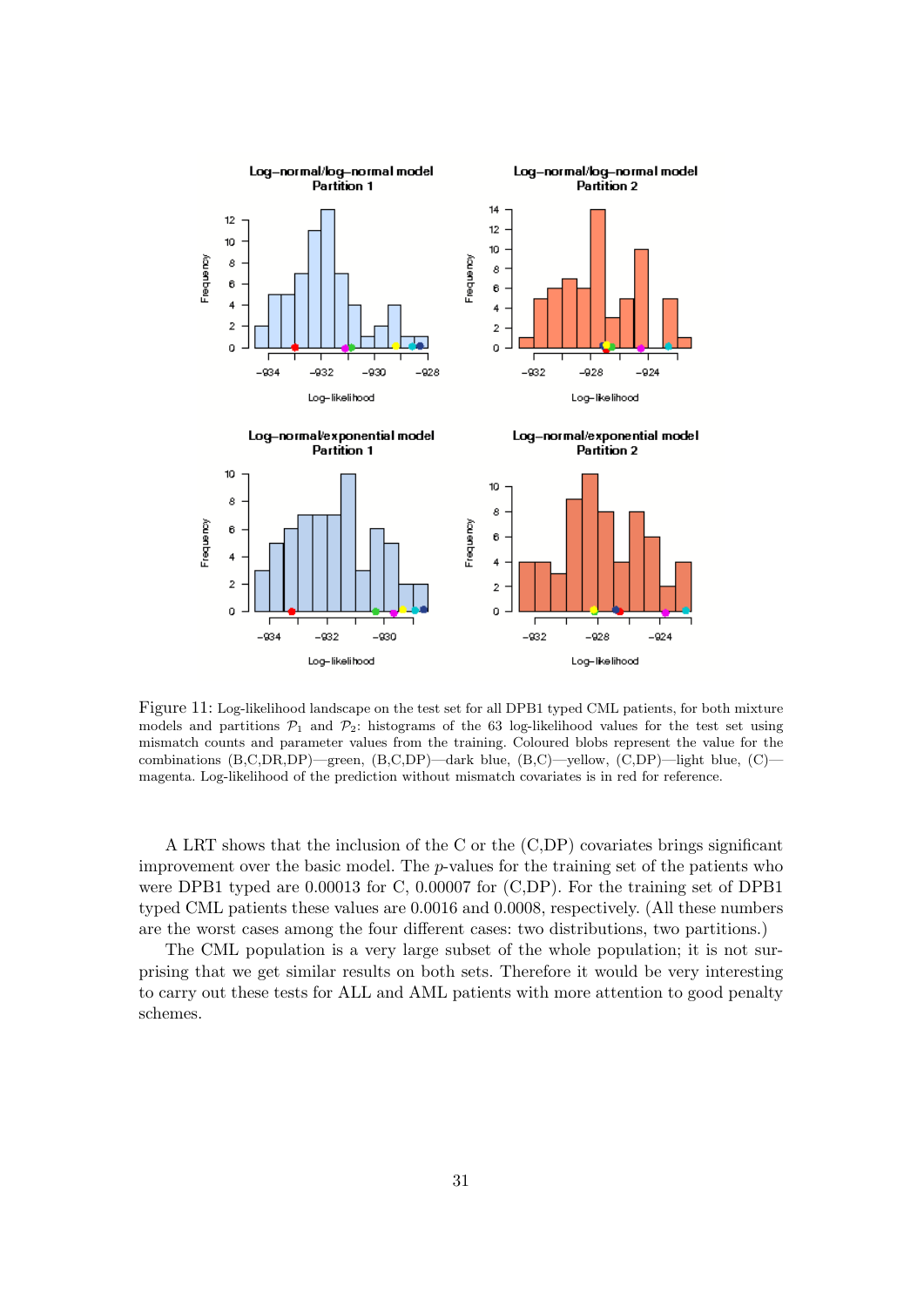# 7 Discussion and directions for future research

Our final model was a competing risk censoring model where census time and survival time are independent random variables, time-to-census has a distribution with an increasing linear hazard, and survival time is drawn from a mixture of an early log-normal and a late log-normal or exponential failure distribution. For each patient–donor pair the affine combination of the number of allelic mismatches at each locus gives the probability that the patient will die from an early failure through a logistic model.

Variable selection analyses repeated for different partitions to training and test data, and for the two slightly different probabilistic models, indicate that HLA-C is the most important genetic determinant of survival time after a hematopoietic cell transplant in the studied patient population.

Surprisingly, the second most important gene seems to be HLA-DPB1 (barring HLA-B, which is correlated with HLA-C both in the human genome and in their effect on HCT success).

Our results did not give a strong case for the importance of HLA-A or -DRB1 matching, but this is probably explained by bias in the data (Table 3). Hence we do not claim these loci are not important, but rather we say that HLA-DPB1 should get more attention from the scientific community. Figure 3 of Section 4.1 also supports our claim. As we have already expressed, given more time, this should be investigated with more rigour.

Similarly, the ALL and AML populations in the variable selection analysis should get attention once again.

At this low level of complexity one should not see any of these models as ends in themselves. Their predictive power is not good enough to rely on them on a case-by-case basis, but one should rather focus on the genes that were picked up by these models.

In correspondence with our finding, Greinix et al. (2004) cite five papers by four research groups which found that HLA-C exerts significant effect on graft failure and  $survival<sup>11</sup>$ .

The NMDP's recommendations also include the matching of patient and donor HLA-C types, but they do *not* require matching HLA-DPB1 types.<sup>29</sup>

Continuing our investigations is particularly important because the negative effect of HLA-DPB1 disparities on survival after HCT (if there really is one) is overlooked.

### 7.1 Assessment of bias caused by differing mismatch distributions among HLA loci

The effects of the bias caused by the differences between the distribution of mismatch counts at different loci in our data could be investigated by simulation.

Assuming our mixture model (either the log-normal/log-normal or the log-normal/ exponential), setting its parameters and the  $\beta_0$  coefficient to values borrowed from our model fits, and setting all other  $\beta_r$  coefficients equal to each other (to simulate a hypothesis that all considered HLA loci have the same effect on survival time), we could generate survival (and census) times for patients based on the actual mismatch counts, either by bootstrapping or taking all patient–donor pairs' mismatch counts. Now, using these simulated event times and event types (census or death) we could do the usual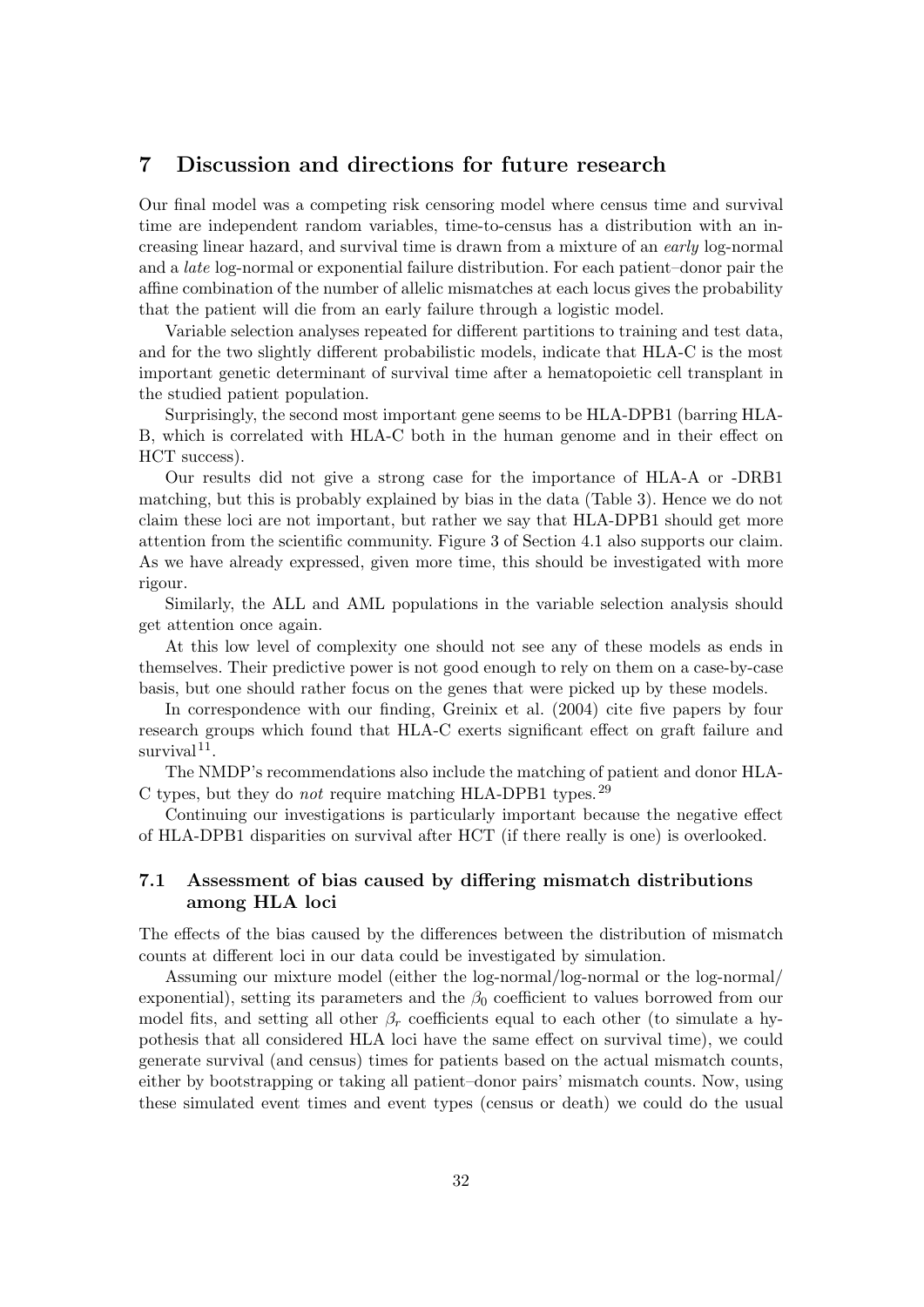variable selection loop through the 63 possibilities and see which variables are picked most often as the ones which describe the individual variability best.

If HLA-C and -DPB1 are picked up among the most significant contributors much more frequently than they were in our investigations, it would suggest that the bias in mismatch counts in the data had much distortive effect on our findings. Consequently, although C and DPB1 may be important in determining transplant outcome, they would appear less important than A, B or DRB1 in the light of previous studies  $11,13$ .

On the other hand, if C and DPB1 are chosen less frequently or with about the same frequency as they were in our previous variable selection loops, then it would suggest that C and DPB1 are as important factors as A, B or DRB1. According to the literature this latter case seems unlikely.  $^{11,13}$ 

A serious drawback of such a simulation would be the difficulty of interpreting its results, and the quantification of the effects caused by the bias in the mismatch distributions.

#### 7.2 Future research

A much more complex study could be carried out by building our mismatch notion on amino acid sequences instead of allelic types. Much insight might be gained from comparing similarities and differences of proteins, even across genes, in understanding averse effects between graft and host. Our knowledge about the linkage disequilibrium pattern in the MHC region<sup>7</sup> could be used to search for potential further determinants of transplant success which are hidden between the typed HLA genes.

From a methodological point of view, future statistical investigations should be preferentially done in the Bayesian framework.

A most ambitious target would be the detailed mathematical modelling of the complex host–leukæmia–graft system4,8, probably in a differential equations framework. Our current understanding of the underlying processes is insufficient to carry out such a venture, but modelling always helps to understand what is exactly what we do not know about a complex biological system yet.

#### Acknowledgements

The author wants to express his gratitude to Gil McVean for guiding his work, letting him do what he felt was important but always helping him when it was needed. The author is indebted to Niall Cardin whose hunch was to use a mixture of two distributions to model the time until death. This work could not have been carried out without financial support from the EPSRC through the Life Sciences Interface Doctoral Training Centre, University of Oxford.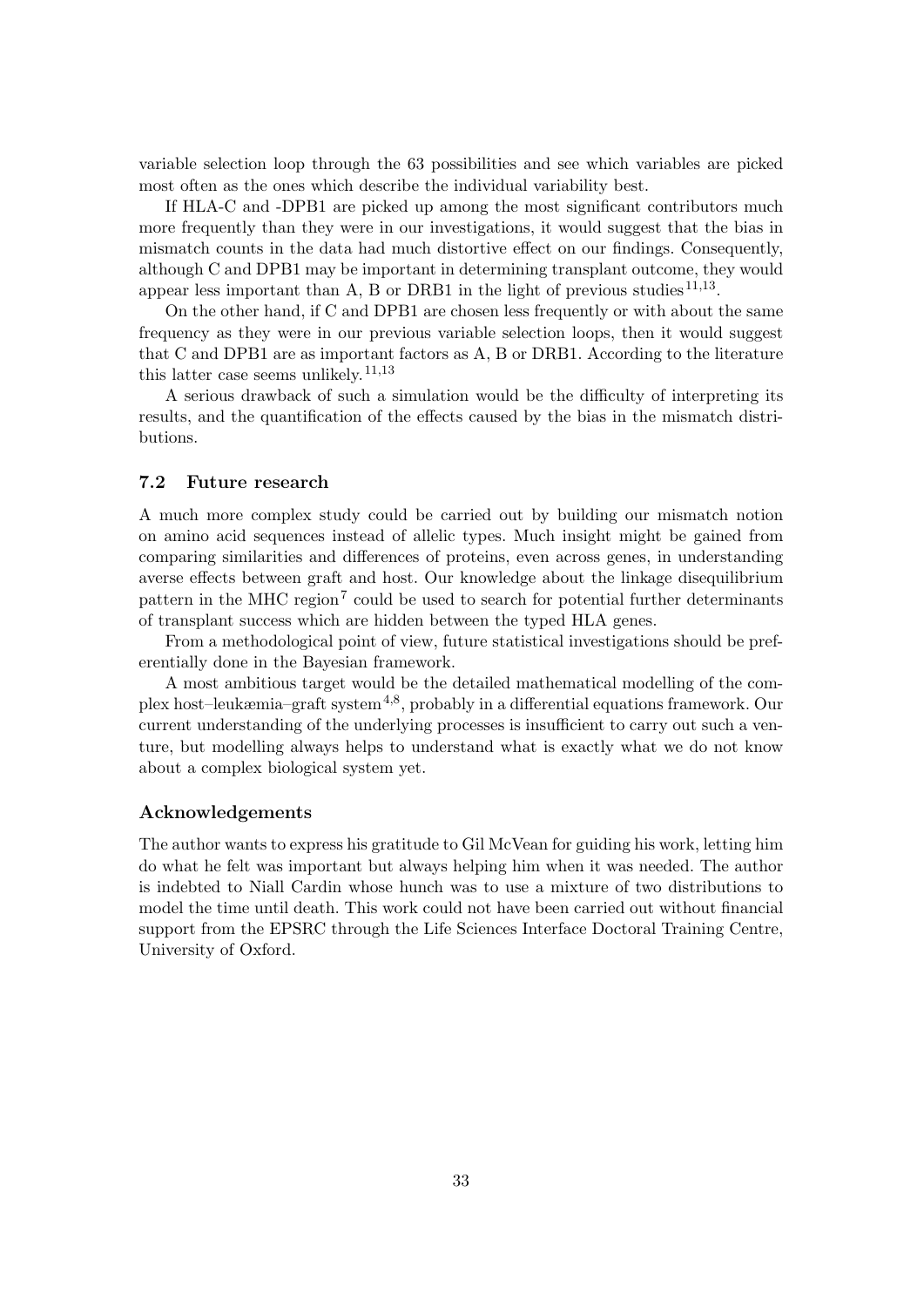# A Abbreviations

A list of common abbreviations of the field of this study is presented for reference.

- AA Aplastic anemia
- AL Acute biphenotypic leukæmia
- ALL Acute lymphoblastic leukæmia (Acute lymphoid leukæmia, Acute lymphoblastic anemia)
- AML Acute myelogenous leukæmia
- BMT Bone marrow transplantation, often more broadly includes cord blood transplantation
- CLL Chronic lymphocytic leukæmia
- CML Chronic myelogenous leukæmia
- GVHD Graft-versus-host disease
- HCT Hematopoietic cell transplantation
- HLA Human leukocyte antigen
- HSC Hematopoietic stem cell
- HSCT Hematopoietic stem cell transplantation
- MDS Myelodysplastic syndromes
- MHC Major histocompatibility complex
- MM Multiple myeloma
- MOF Multiorgan failure
- MPS-I Mucopolysaccharidosis I, Hurler's Syndrome
- NHL Non-Hodgkin's lymphoma
- PBSC Peripheral blood stem cells
- SAA Severe aplastic anemia
- TRM Transplant-related mortality
- UCB Umbilical cord blood
- UCBT Umbilical cord blood transplantation
- URD Unrelated donors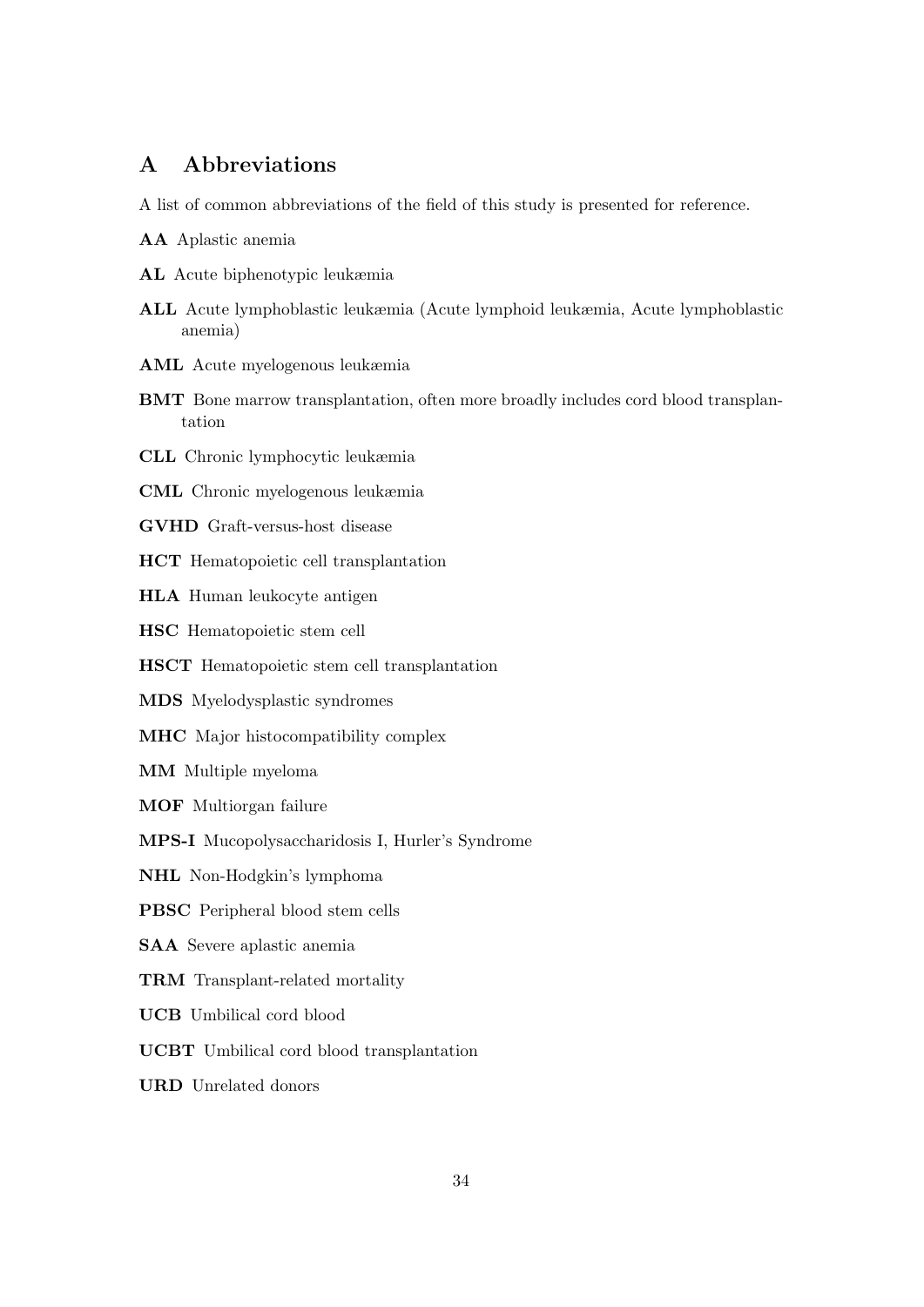# B Methods

All calculations and graph plotting were done using the R statistical software package (version 2.5.1). The built-in optim function with the Nelder–Mead method was used to maximise log-likelihoods.

# References

- [1] O. O. Aalen. Nonparametric inference for a family of counting processes. Annals of Statistics, 6:701–726, 1978.
- [2] Bruce Alberts, Alexander Johnson, Julian Lewis, Martin Raff, Keith Roberts, and Peter Walter. Molecular Biology of The Cell, chapter 24, The Adaptive Immune System, pages 1363–1421. Garland Science, New York and London, fourth edition, 2002.
- [3] Graham S. Cooke and Adrian V. S. Hill. Genetics of susceptibility to human infectious disease. Nat. Rev. Genet., 2:967–977, 2001.
- [4] Edward A. Copelan. Hematopoietic stem-cell transplantation. N. Engl. J. Med., 354(17):1813–1826, 2006.
- [5] David R. Cox. Regression models and life tables (with discussion). Journal of the Royal Statistical Society B, 34:187–220, 1972.
- [6] IMGT/HLA Database. www.ebi.ac.uk/imgt/hla .
- [7] Paul I. W. de Bakker, Gil McVean, Pardis C. Sabeti, Marcos M. Miretti, Todd Green, et al. A high-resolution HLA and SNP haplotype map for disease association studies in the extended human MHC. Nat. Genet., 38:1166–1172, 2006.
- [8] M. Devetten and J. O. Armitage. Hematopoietic cell transplantation: progress and obstacles. Annals of Oncology, 2007. doi:10.1093/annonc/mdm064.
- [9] P. C. Doherty and R. M. Zinkernagel. Enhanced immunological surveillance in mice heterozygous at the H-2 gene complex. *Nature*, 256:50–52, 1975.
- [10] Neal Flomenberg, Lee Ann Baxter-Lowe, Dennis Confer, Marcelo Fernandez-Vina, Alexandra Filipovich, Mary Horowitz, Carolyn Hurley, Craig Kollman, Claudio Anasetti, Harriet Noreen, Ann Begovich, William Hildebrand, Effie Petersdorf, Barbara Schmeckpeper, Michelle Setterholm, Elizabeth Trachtenberg, Thomas Williams, Edmond Yunis, and Daniel Weisdorf. Impact of HLA class I and class II high-resolution matching on outcomes of unrelated donor bone marrow transplantation: HLA-C mismatching is associated with a strong adverse effect on transplantation outcome. Blood, 104:1923–1930, 2001.
- [11] H. T. Greinix, I. Faé, B. Schneider, A. Rosenmayr, A. Mitterschiffthaler, B. Pelzmann, P. Kalhs, K. Lechner, W. R. Mayr, and G. F. Fischer. Impact of HLA class I high-resolution mismatches on chronic graft-versus-host disease and survival of patients given hematopoietic stem cell grafts from unrelated donors. Bone Marrow Transplantation, 35:57–62, 2005.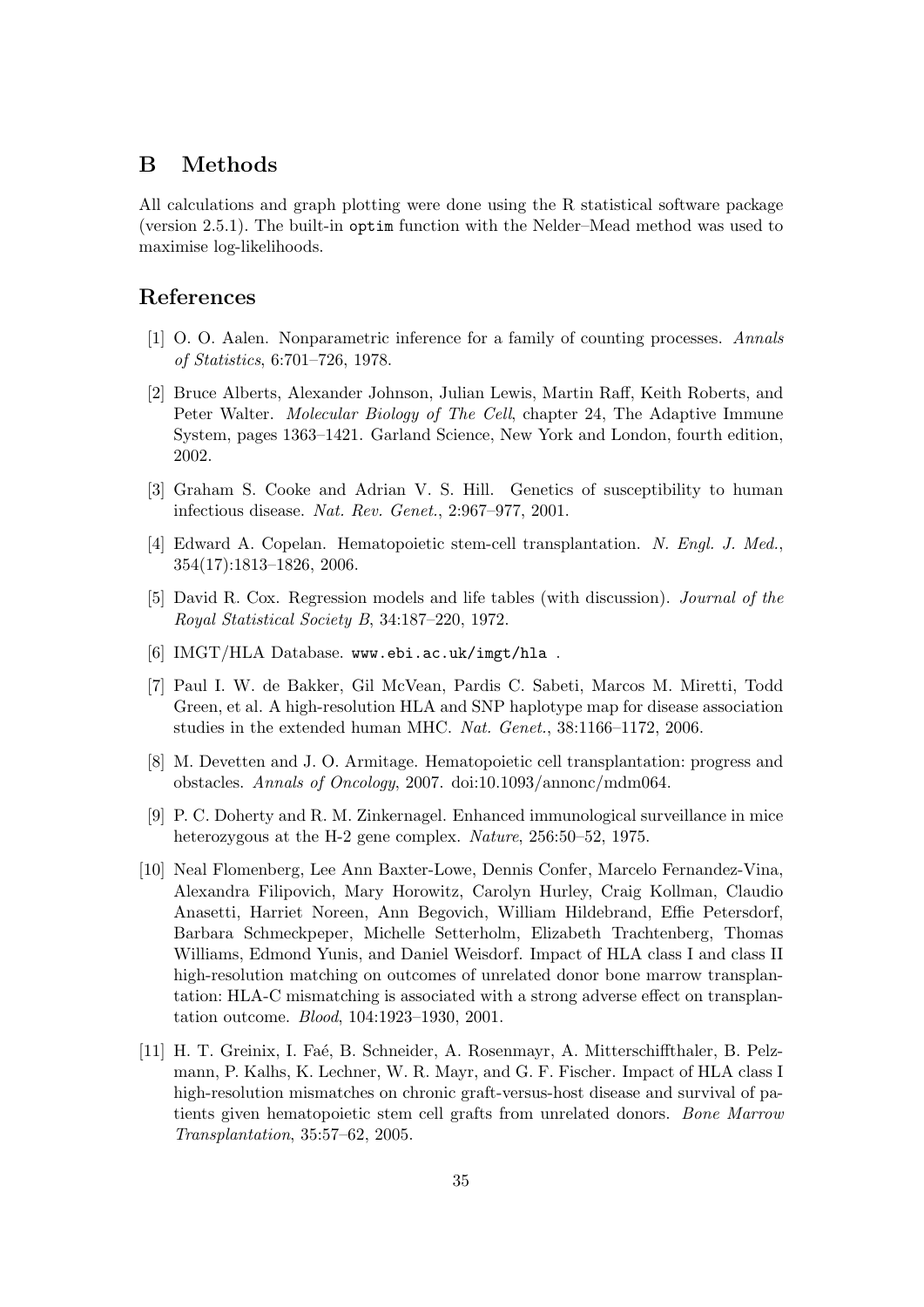- [12] International Histocompatibility Working Group. dbMHC database. www.ncbi.nlm.nih.gov/mhc/ .
- [13] Carolyn Katovich Hurley, Lee Ann Baxter Lowe, Brent Logan, Chatchada Karanes, Claudio Anasetti, Daniel Weisdorf, and Dennis L. Confer. National Marrow Donor Program HLA-matching guidelines for unrelated marrow transplants. Biology of Blood and Marrow Transplantation, 9:610–615, 2003.
- [14] Allele Frequencies in Worldwide Populations. www.allelefrequencies.net.
- [15] Edward L. Kaplan and Paul Meier. Nonparametric estimation from incomplete observations. J. Am. Stat. Assoc., 53:457–481, 1958. Online available at http://www.jstor.org/view/01621459/di985853/98p0114a/0 .
- [16] Jan Klein. Origin of major histocompatibility complex polymorphism: The transspecies hypothesis. Hum. Immunol., 19:155–162, 1987.
- [17] John P. Klein and Melvin L. Moeschberger. Survival Analysis, Techniques for Censored and Truncated Data. Springer, second edition, 2003.
- [18] C. Liao, J. Y. Wu, Z. P. Xu, Y. Li, X. Yang, J. S. Chen, X. W. Tang, S. L. Gu, Y. N. Huang, P. H. Tang, and Tsang K. S. Indiscernible benefit of high-resolution HLA typing in improving long-term clinical outcome of unrelated umbilical cord blood transplant. Bone Marrow Transplantation, 40:201–208, 2007.
- [19] Ross A. Maller and Xian Zhou. Survival Analysis with Long-Term Survivors. John Wiley & Sons, 1996.
- [20] S. G. E. Marsh, E. D. Albert, W. F. Bodmer, R. E. Bontrop, B. Dupont, H. A. Erlich, D. E. Geraghty, J. A. Hansen, C. K. Hurley, B. Mach, W. R. Mayr, P. Parham, E. W. Petersdorf, T. Sasazuki, G. M. Th. Schreuder, J. L. Strominger, A. Svejgaard, P. I. Terasaki, and J. Trowsdale. Nomenclature for factors of the HLA system, 2004. Tissue Antigens, 65(4):301–369, 2005. See also previous reports and later updates from the WHO Nomenclature Committee for Factors of the HLA System among the references therein.
- [21] Diogo Meyer and Glenys Thomson. How selection shapes variation of the human major histocompatibility complex: a review. Ann. Hum. Genet., 65:1–26, 2001.
- [22] W. Nelson. Theory and applications of hazard plotting for censored failure data. Technometrics, 14:945–965, 1972.
- [23] J. Robinson, A. Malik, P. Parham, J. G. Bodmer, and S. G. E. Marsh. IMGT/HLA  $-$  a sequence database for the human major histocompatibility complex. Tissue Antigens, 55:280–287, 2000.
- [24] J. Robinson, M. J. Waller, P. Parham, J. G. Bodmer, and S. G. E. Marsh.  $IMGT/HLA$  — a sequence database for the human major histocompatibility complex. Nucleic Acids Res., 29:210–213, 2001.